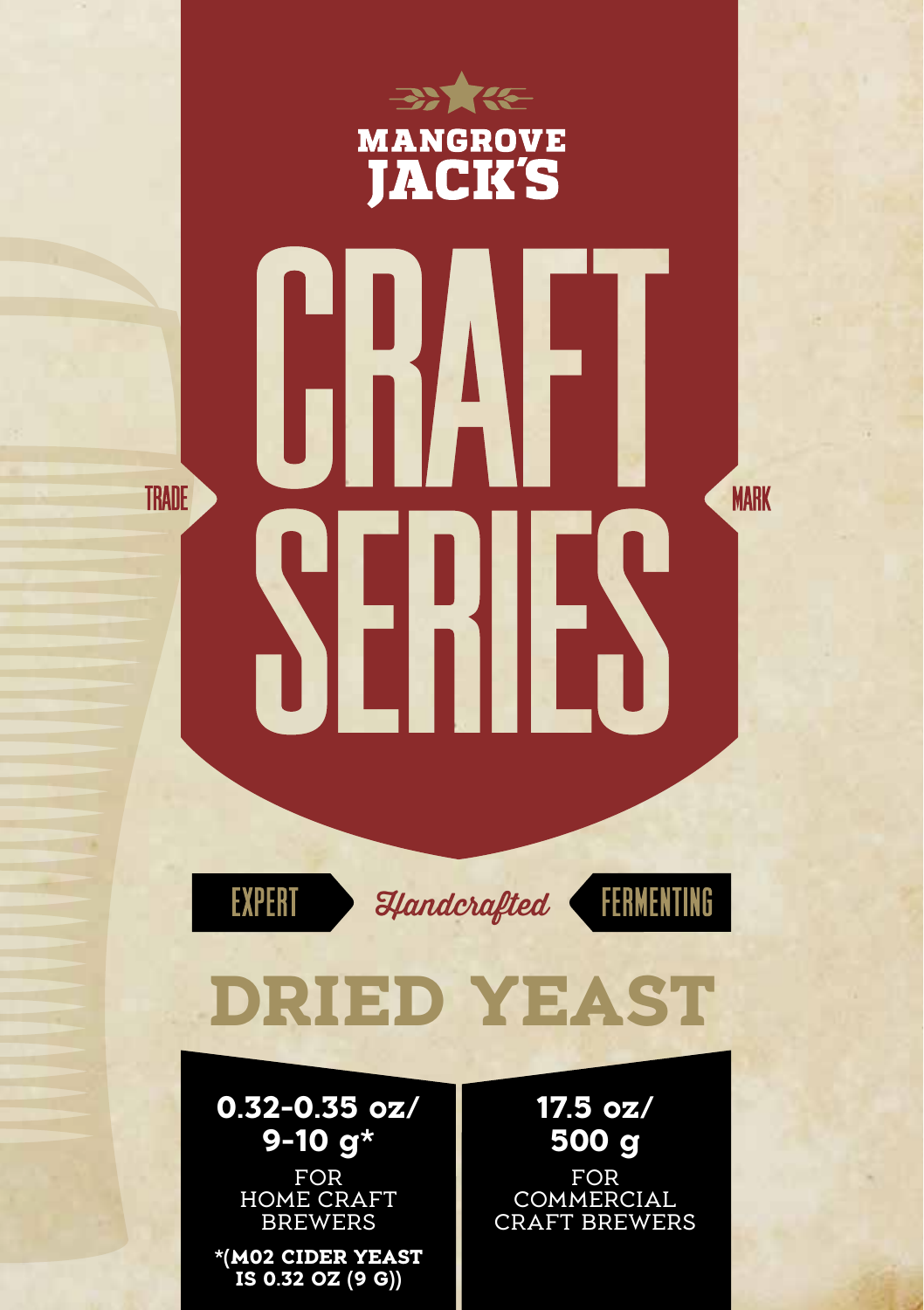# COMMERCIAL CRAFT BREWERS

# BREWING WITH MANGROVE JACK'S CRAFT SERIES DRIED YEASTS

When using these yeasts, there is no need to propagate or make starters. They offer a cost effective and convenient alternative to liquid yeast products and have the advantage of extended shelf life with consistent high performance.

# Rehydration Instructions

Although Mangrove Jack's Craft Series Yeasts do not require rehydration, cleaner and more professional results will be produced if rehydrated before use.

Sprinkle the 17.5 oz (500 g) yeast pack onto the surface of 1.3 US Gal (5 L) of sterilized water at 86-95°F (30-35°C)  $(68-77°F (20-25°C)$  for lager yeasts). Leave undisturbed for 15 minutes then stir with a sterilized tool to suspend yeast and leave for a further 5 minutes. Attemporate yeast to the temperature of the wort by slowly adding components of wort in 10 degree allocations, do not allow the yeast mixture to attemporate by natural heat loss.

# Storage

### **Unopened Packets:**

Store in original packaging at below 50°F (10°C) for optimum life (30 months). At 68°F (20°C) storage temperature viability will remain high for 12 months. At 86°F (30°C) storage temperature viability will remain high for 4 months. Above 86°F (30°C) viability and yeast condition will become seriously compromised within 6 weeks.

### **Opened Packets:**

Reseal and store for no more than 2 days at below 50°F (10°C) or ideally, in the freezer.

# Reuse

As a result of the drying process, Mangrove Jack's Craft Series dried yeasts will not achieve the optimal results when harvesting and/or repitching. For best results, use a fresh packet of yeast with every brew.

# Pitching Rates

#### **Ale Strains & Warm Fermenting Lager Strains:**

OG 1.030-1.039: 1.9 oz (55 g)/hl OG 1.040-1.049: 2.5 oz (70 g)/hl OG 1.050-1.059: 3.2 oz (90 g)/hl OG 1.060-1.070: 5.3 oz (150 g)/hl

# **Lager Strains:**

OG 1.030-1.039: 3.5 oz (100 g)/hl OG 1.040-1.049: 4.6 oz (130 g)/hl OG 1.050-1.059: 5.6 oz (160 g)/hl OG 1.060-1.070: 9.5 oz (270 g)/hl

## **Cider Yeast:**

20-40 g/hl depending upon % ABV and fermentation period required.

# **Mead Yeast:**

**CRAFT SFRIFS -**

25-50 g/hl depending upon % ABV and fermentation period required; OG <1.100: 0.9-1.4 oz (25-40 g)/hl as required.

OG >1.100: 1.4-1.8 oz (40-50 g)/hl as required.

Pitching rates are a guideline only. Experimentation with inoculation rates is recommended. The degree of attenuation and overall performance will depend on variables that include fermentation temperature, fermenter design, yeast handling, nutritional quality of wort and more. These variable factors will become even more crucial to yeast performance when fermenting high alcohol beers. Experimentation with inoculation rates and alcohol tolerances is strongly recommended for brewing higher alcohol beers beyond the scope of guideline information provided here.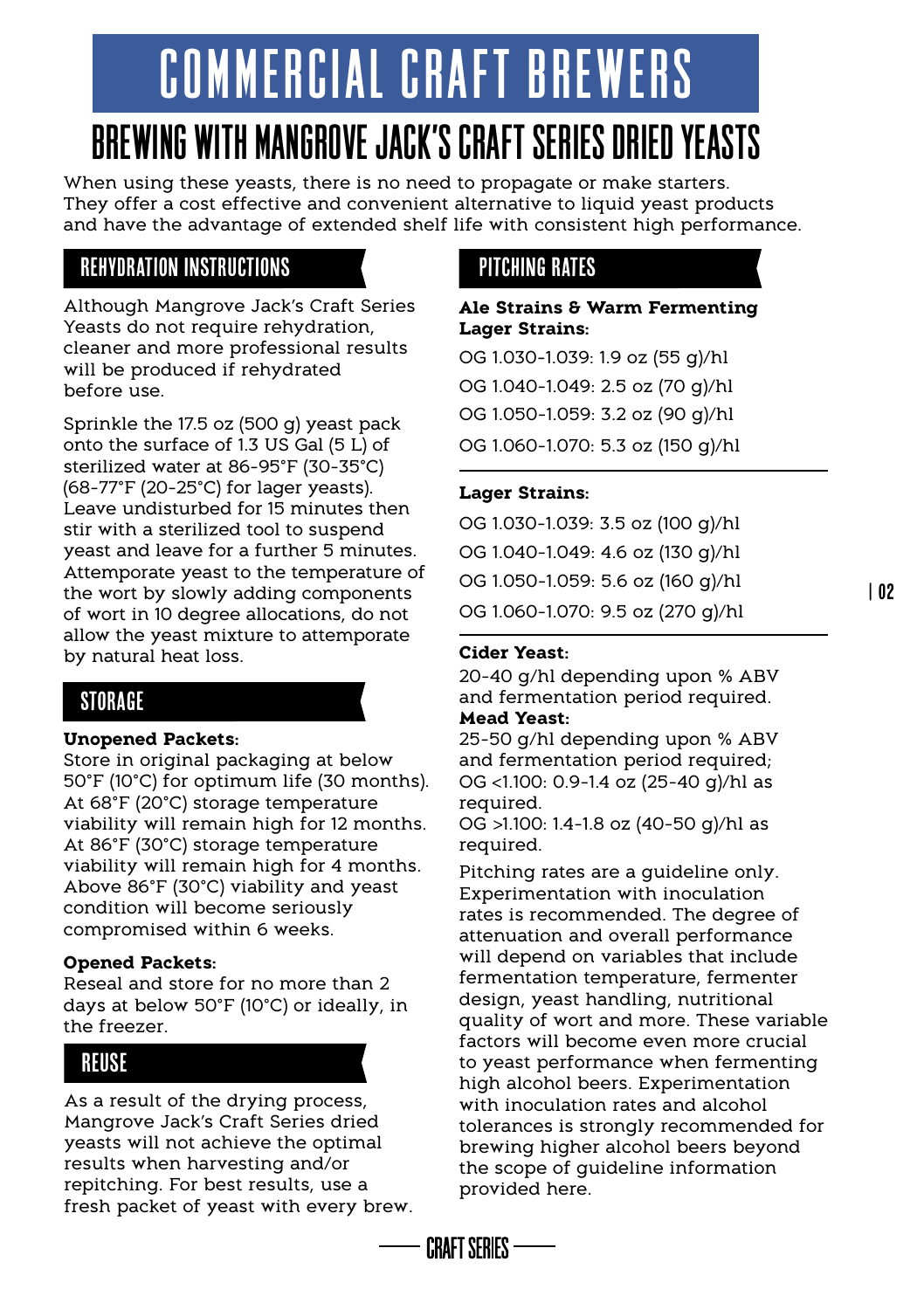# **BREWER'S YEASTS FOR CRAFT BREWING**

Brewing with the correct yeast strain is critical when creating craft beers with true personality.

This range of dried pure yeast strains have been brought to market after years of development, extensive brewing trials and rigorous screening. This breakthrough gives the brewer the ability to create a wider range of craft beer styles, previously requiring liquid yeast.

Each yeast has been propagated and dried using state of the art manufacturing facilities to give you reliable pitching rates, superior shelf stability, and ease of use.

You can be assured that with Mangrove Jack's Craft Series Yeasts you will get consistent top quality results with each brew.

# **CONTENTS**

| <b>Commercial Craft Brewers</b>                   | 02 |  |  |  |  |
|---------------------------------------------------|----|--|--|--|--|
| <b>Home Craft Brewers</b>                         | 03 |  |  |  |  |
| <b>How the Yeast Works</b>                        | O4 |  |  |  |  |
| <b>The Dried Yeast Range:</b>                     |    |  |  |  |  |
| <b>Individual Descriptions and Specifications</b> |    |  |  |  |  |
| M76 Bavarian Lager                                | 06 |  |  |  |  |
| M20 Bavarian Wheat                                | 07 |  |  |  |  |
| M47 Belgian Abbey                                 | 08 |  |  |  |  |
| M41 Belgian Ale                                   | 09 |  |  |  |  |
| M31 Belgian Tripel                                | 10 |  |  |  |  |
| M21 Belgian Wit                                   | 11 |  |  |  |  |
| M84 Bohemian Lager                                | 12 |  |  |  |  |
| M54 Californian Lager                             | 13 |  |  |  |  |
| M <sub>15</sub> Empire Ale                        | 14 |  |  |  |  |
| M29 French Saison                                 | 15 |  |  |  |  |
| M36 Liberty Bell Ale                              | 16 |  |  |  |  |
| M42 New World Strong Ale                          | 17 |  |  |  |  |
| M44 US West Coast                                 | 18 |  |  |  |  |
| M02 Cider                                         | 19 |  |  |  |  |
| M05 Mead                                          | 20 |  |  |  |  |
| Yeast Compatibility Table                         | 21 |  |  |  |  |
| Selecting the Right Yeast                         | 22 |  |  |  |  |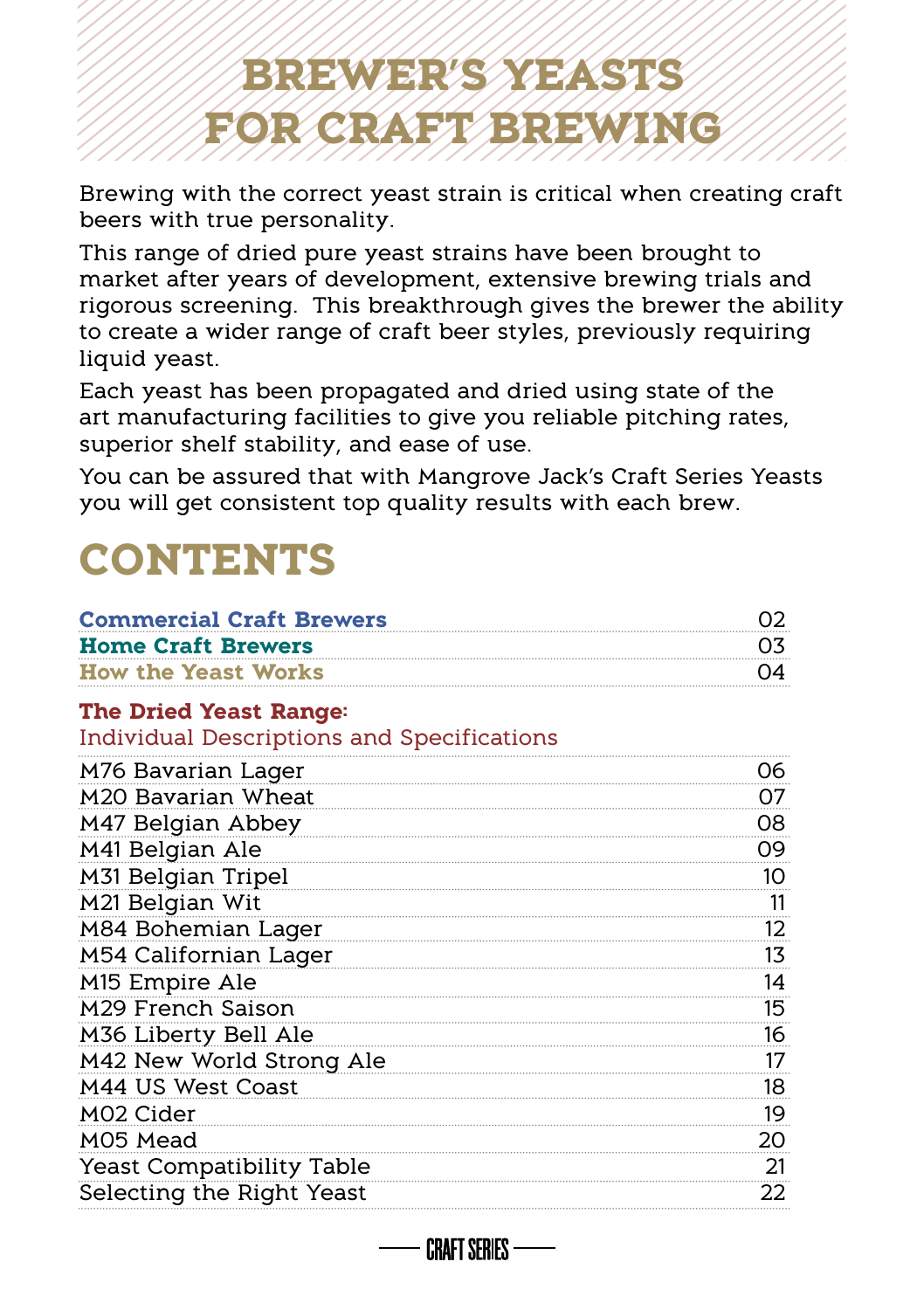# HOME CRAFT BREWERS

# BREWING WITH MANGROVE JACK'S CRAFT SERIES DRIED YEASTS

When using these yeasts, there is no need to propagate or make starters. They offer a cost effective and convenient alternative to liquid yeast products, and have the advantage of extended shelf life with consistent high performance.

# Rehydration Instructions

Although Mangrove Jack's Craft Series Yeasts do not require rehydration. cleaner and more professional results will be produced if rehydrated before use.

For all strains **except lager yeasts**, add the sachet contents to 3.4 US fl oz (100 ml) of water previously adjusted to a temperature between 86–95°F (30– 35°C). For lager yeasts, rehydrate using 3.4 US fl oz (100 ml) of 68–77°F (20–25°C) water. Stir gently into a yeast cream for between 8-12 minutes then add yeast cream directly to wort. Alternatively the

dry yeast can be added directly to the wort by sprinkling onto the surface and leaving to stand for 10-15 minutes before stirring.

#### FOR ALL YEAST STRAINS (EXCEPT LAGER YEASTS) FOR LAGER YEASTS ADD YEAST SACHET TO: **WATER TEMP: 86–95°F** (30–35°C) **WATER TEMP: 3.4 US fl oz** (100 ml) **WATER**

# In most cases Mangrove Jack's Craft

Number of Sachets to Use

Series Yeast can be used at a ratio of one 0.35 oz (10 g) pack for up to 6 US Gal (23 L). However, for best results take note of the following exceptions to the rule:

#### EXCEPTION RECOMMENDATION Ales of original gravity over 1.050 Lagers to be fermented at 57°F (14°C) or lower Meads with OG over 1.100  $U$ se 2 x 0.35 oz (10 g) packets per 6 US Gal (23 L) Use 2 x 0.35 oz (10 g) packets per 6 US Gal (23 L) Use 2 x 0.35 oz (10 g) packets per 6 US Gal (23 L)

Under-pitching yeast in lagers or stronger ales will result in extended lag times (the time between pitching your yeast and the commencement of fermentation) which can allow undesirable microbes to multiply, tainting your beer. The yeast will become "stressed" and may produce excessive and undesirable fruity esters and/or sulphur compounds.

High end gravities are also possible where lower pitch rates are used, leading to sweet and worty unfinished beer.

Store in original packaging at below 50°F (10°C) for optimum 30 month life. At 68°F (20°C) storage temperature viability will remain high for 12 months. At 86°F (30°C) storage temperature viability will remain high for 4 months. Above 86°F (30°C) viability and yeast condition will become seriously compromised within 6 weeks.

# OPENED PACKETS

Storage of Sachets

**68–77°F** (20-25°C)

Reseal and store for no more than 2 days at below 50°F (10°C) or ideally, in the freezer.

**CRAFT SFRIFS -**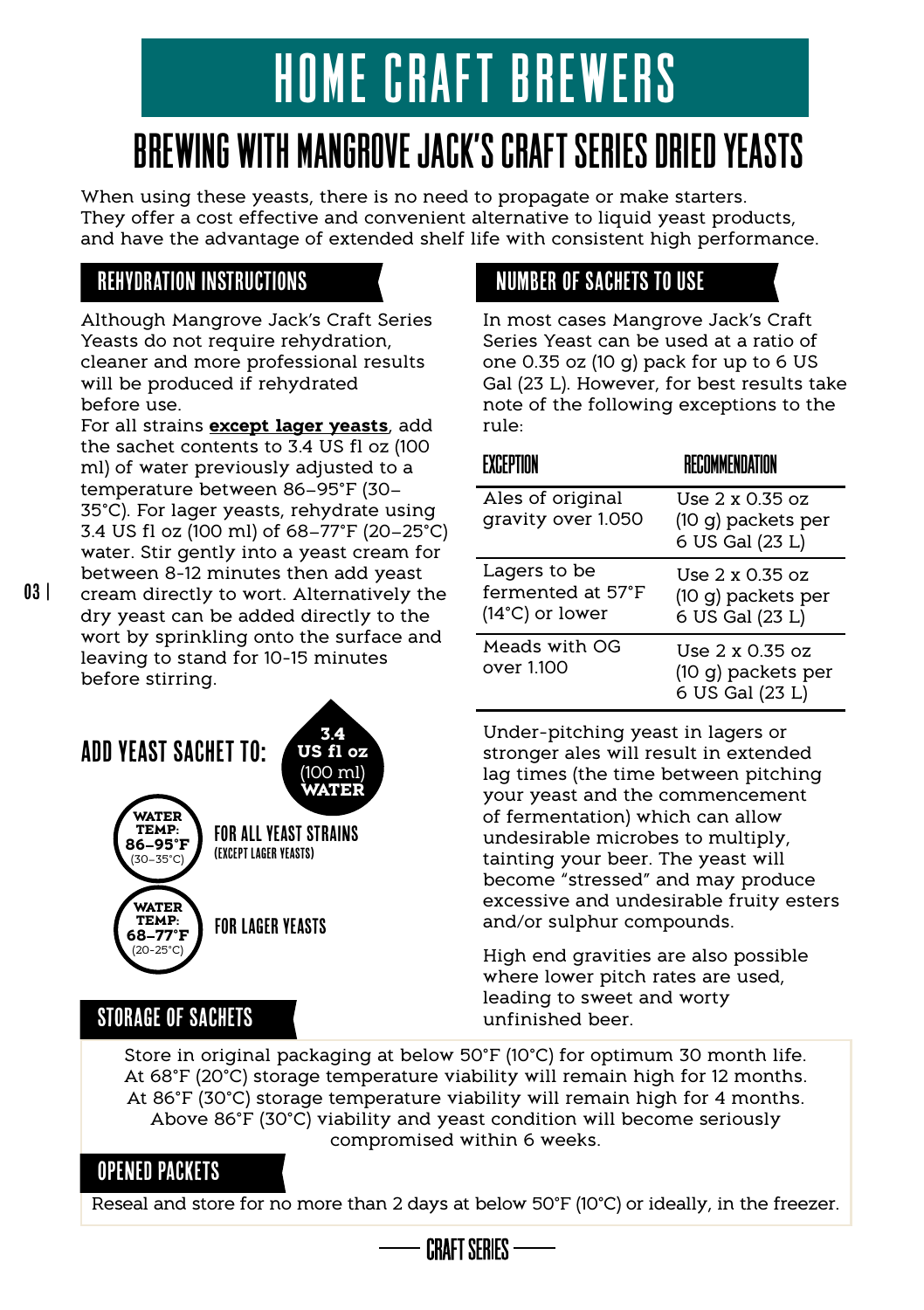# HOW THE YEAST WORKS

# **1. Lag Phase:**

After pitching Mangrove Jack's Beer Yeast to your wort, you will experience a lag period which varies from strain to strain, and from beer to beer; 12-24 hours is normal. The lag phase will also be impacted by the degree of oxygenation of your wort and by temperature. During the lag phase the yeast is acclimatising to its new surroundings, multiplying by budding, taking up free oxygen and nutrients from the wort, and its metabolism is shifting out of dormancy to active state.

### **2. Fermentation:**

For the first 48 hrs, don't be concerned by the little or absence of activity in your airlock or in the beer. Most strains will show vigorous activity within 12 hours, but lagers in particular such as our Bavarian Lager and Bohemian Lager yeasts will nearly always require over 24 hours to produce any krausen or bubbling in your airlock

### **3. Maturation:**

Generally, our ale strains produce beer that reaches premium flavor potential after approximately 4 weeks maturation: 1-2 weeks in fermenter, followed by 2-3 weeks in bottles or other storage vessel. However, the following table shows some exceptions to this rule:

| FXCFPTION         | RFCOMMFNDATION                                                                                                                                                                   |
|-------------------|----------------------------------------------------------------------------------------------------------------------------------------------------------------------------------|
| Lagers            | 8-10 weeks: with 3 weeks<br>in fermenter and 5-7<br>weeks in bottle                                                                                                              |
| Strong Ales       | At least 4 weeks<br>2 weeks in fermenter<br>and 2 weeks in bottle<br>(longer if above 1.050 OG).                                                                                 |
| Bavarian<br>Wheat | 3 weeks: 1 or 2 weeks<br>in fermenter and 1 or 2<br>weeks in bottle                                                                                                              |
| Cider             | 3 weeks 1 week in<br>fermenter and 1-2 weeks<br>in bottle                                                                                                                        |
| Mead              | 2-4 weeks in fermenter<br>(including clearing).<br>Ready to drink as soon as<br>bottled (no conditioning<br>required) but quality<br>will improve with age<br>similarly to wine. |

| 04

### **4. Reuse:**

**CRAFT SFRIFS -**

As a result of the drying process, Mangrove Jack's Craft Series dried yeasts are not suitable for harvesting and/or repitching. For best results, always use a fresh sachet of yeast with every brew.

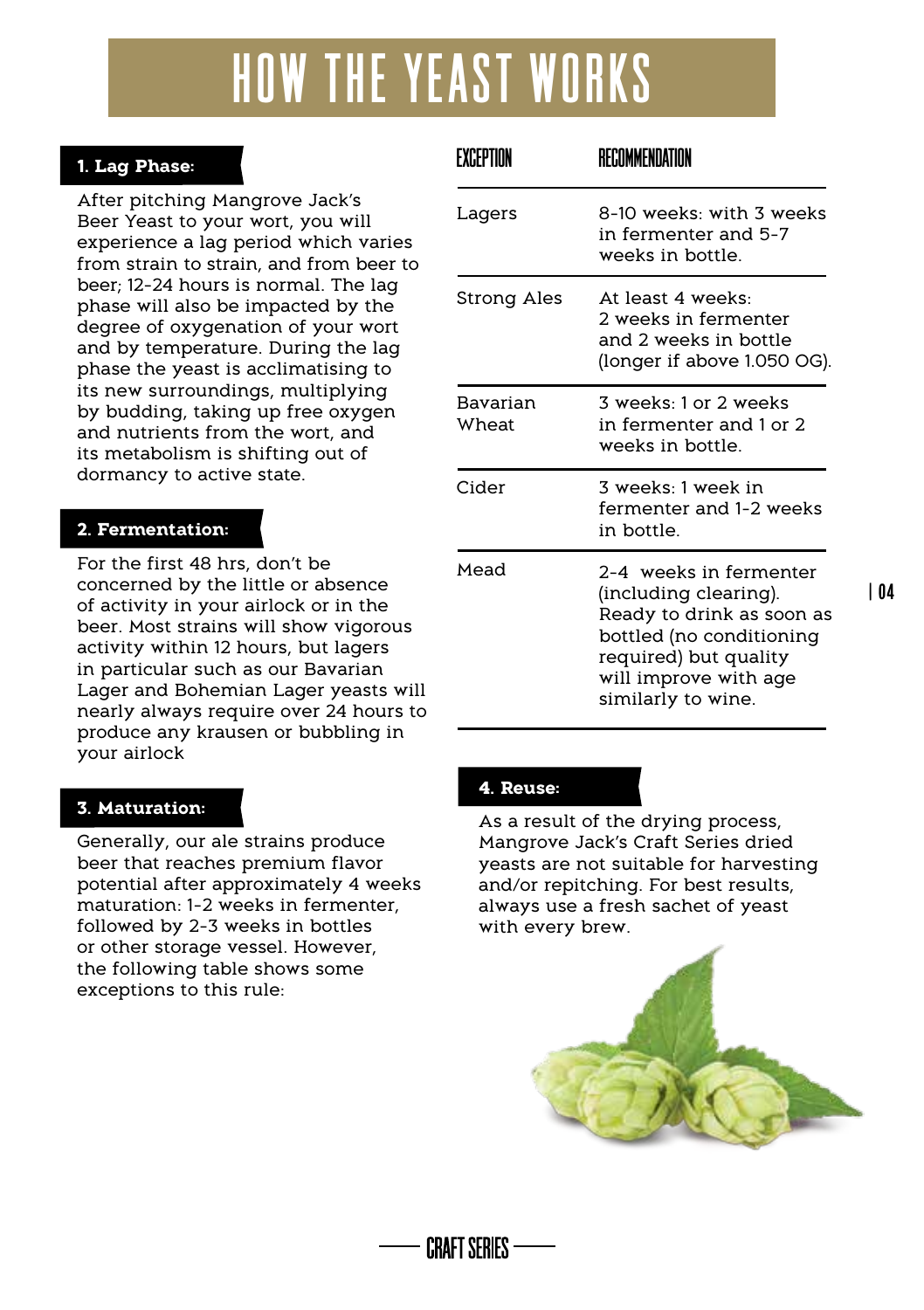# The Dried Yeast Range: Individual Descriptions and Specifications

# GENERAL NOTE

The following pages contain detailed technical information on the strains in the Mangrove Jack's Craft Series dried yeast range.

All brewers know that results will vary dependent on many non-yeast-strain-determined factors, and even that yeast performance may be manipulated by temperature control and pitch rates, among other factors.

The results described in the following pages are based on optimum brewing conditions.



**CRAFT SFRIFS** 

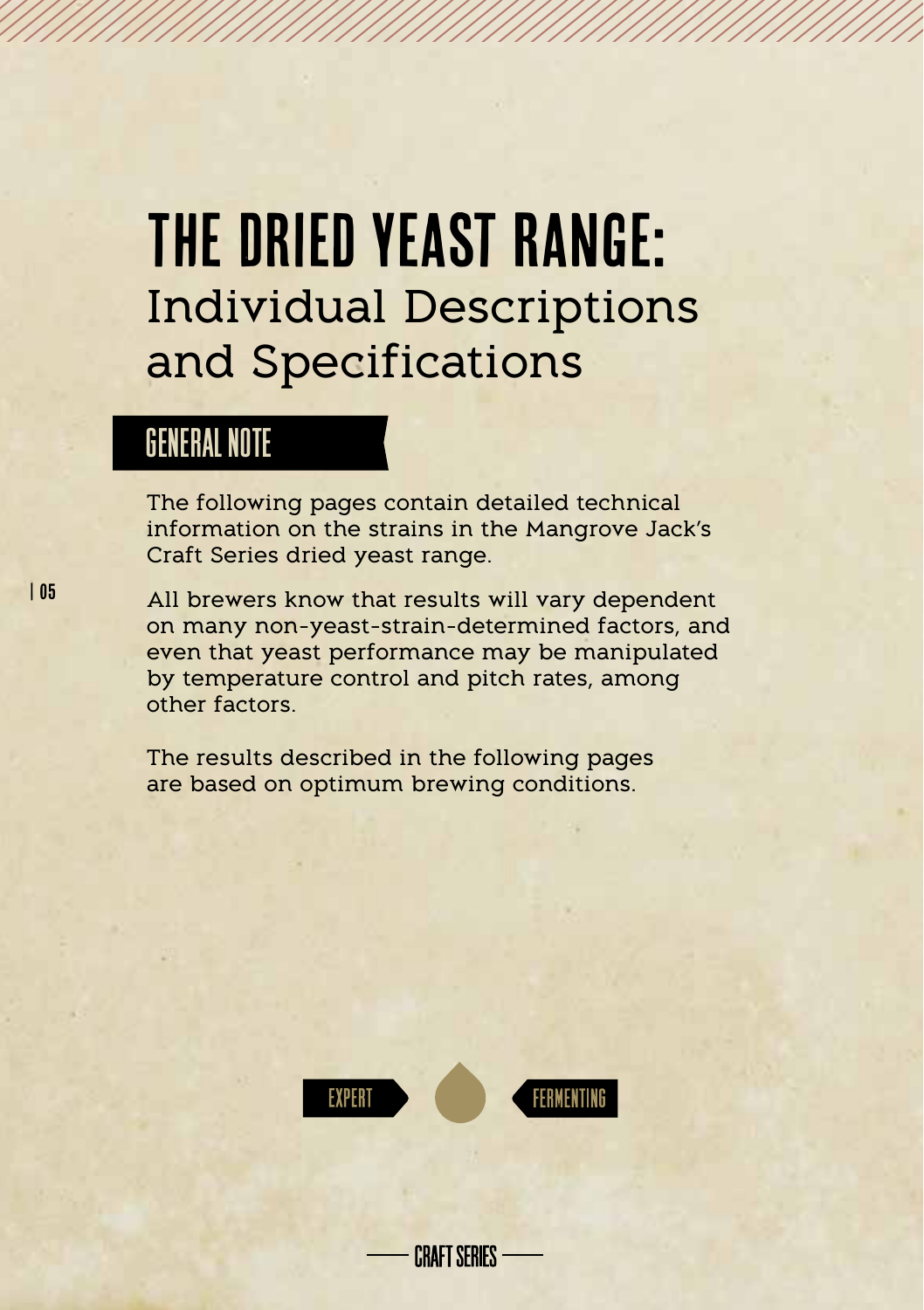# Bavarian Lager

**Suitable for many European style beers including Lagers, Pilsners, Helles, Munich Dunkel, Rauchbier and more.**



# YEAST STRAIN DESCRIPTION

A bottom-fermenting yeast suitable for most lager styles. Promotes less sulphur production than other lager strains, as well as a fuller, more rounded malt character with well-promoted hop flavors.

### Technical Characteristics

**STRAIN CLASSIFICATION: Saccharomyces cerevisiae** 

**RECOMMENDED TEMPERATURE RANGE:** 45 - 57°F (8 - 14°C)

**PERFORMANCE CHARACTERISTICS:** (5- high, 1- low)

**ATTENUATION:** (75 - 80%)

**FLOCCULATION RATE:** 3

**COMPACTION:** 3

**VIABLE YEAST CELLS:** >5 x 109 cells per gram

**DRY WEIGHT:** 93 – 96%

WILD YEAST: <1 per 10<sup>6</sup> cells

**TOTAL BACTERIA:** <1 per 106 cells

**GMO STATUS:** GMO Free

## OBSFRVARI F TRAITS

#### **AROMA CHARACTERISTICS:**

A superlative lager strain that is robust with a light sulphur aroma, expresses hop character well and promotes malt complexity.

#### **FLAVOR/MOUTHFEEL CHARACTERISTICS:**

Lightly acidic this yeast creates an extremely drinkable lager with less sulphur character than the usual strains.

#### **HIGHER ALCOHOL BEERS:**

This yeast does well at higher gravities having a good attenuation range; high alcohol beers do not tend to be too sweet.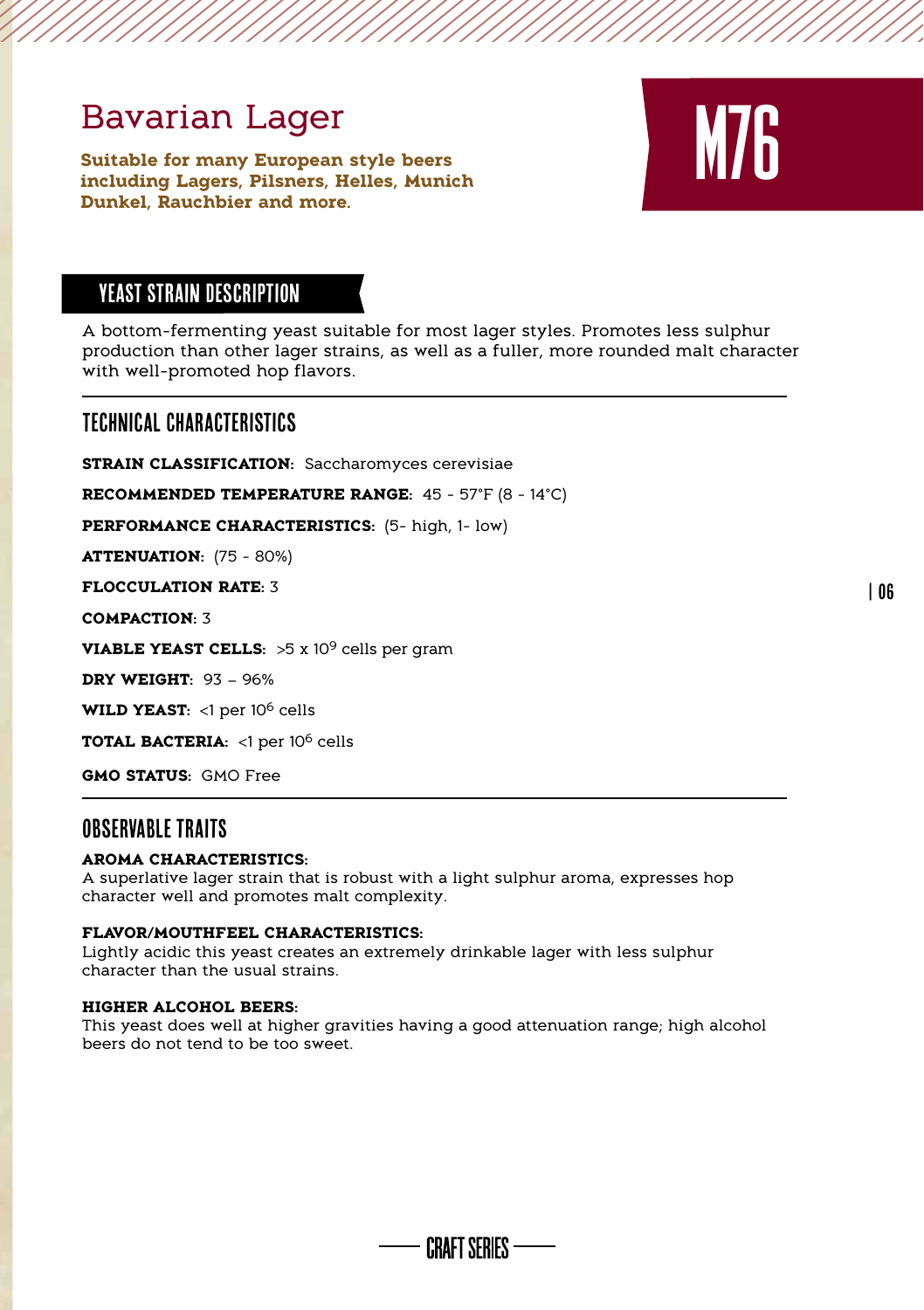

**Bavarian Wheat**<br>
Suitable for Hefeweizen, Kristal<br>
Weizen, Dunkel Weizen and more.

# YEAST STRAIN Description

A top-fermenting wheat beer yeast which imparts banana and clove esters balanced with spiced aromas. This yeast produces a silky mouthfeel and rich body.

Technical Characteristics

**STRAIN CLASSIFICATION:** Saccharomyces cerevisiae

**RECOMMENDED TEMPERATURE RANGE:** 64 - 86°F (18 - 30°C)

**PERFORMANCE CHARACTERISTICS:** (5- high, 1- low)

**ATTENUATION:** (70 - 75%)

**FLOCCULATION RATE:** 2

#### 07 | **COMPACTION:** 2

**VIABLE YEAST CELLS:** >5 x 10<sup>9</sup> cells per gram

**DRY WEIGHT:** 93 – 96%

WILD YEAST: <1 per 10<sup>6</sup> cells

**TOTAL BACTERIA:** <1 per 106 cells

**GMO STATUS:** GMO Free

# Observable traits

#### **AROMA CHARACTERISTICS:**

It has abundant classic banana esters, balanced with clove like phenolic aromas; these aromas tend to overwhelm any malt or hop character in the beer.

#### **FLAVOR/MOUTHFEEL CHARACTERISTICS:**

While this strain has only a moderate tendency to attenuate, the final beer will not be sweet. Instead, it will have a creamy, silky mouth feel with a full and rich medium body. This strain strips away most caramel and complex malt flavors, while deep roast and chocolate flavors will come through. The slight acidity produced, greatly enhances wheat malt characteristics. It has a very low flocculation rate that makes it ideal for beers that are traditionally served cloudy.

#### **HIGHER ALCOHOL BEERS:**

In higher alcohol beers, the phenolic character presented by this strain becomes a bit smokey and esters burst forth. Low attenuation rate may result in a sweet beer.

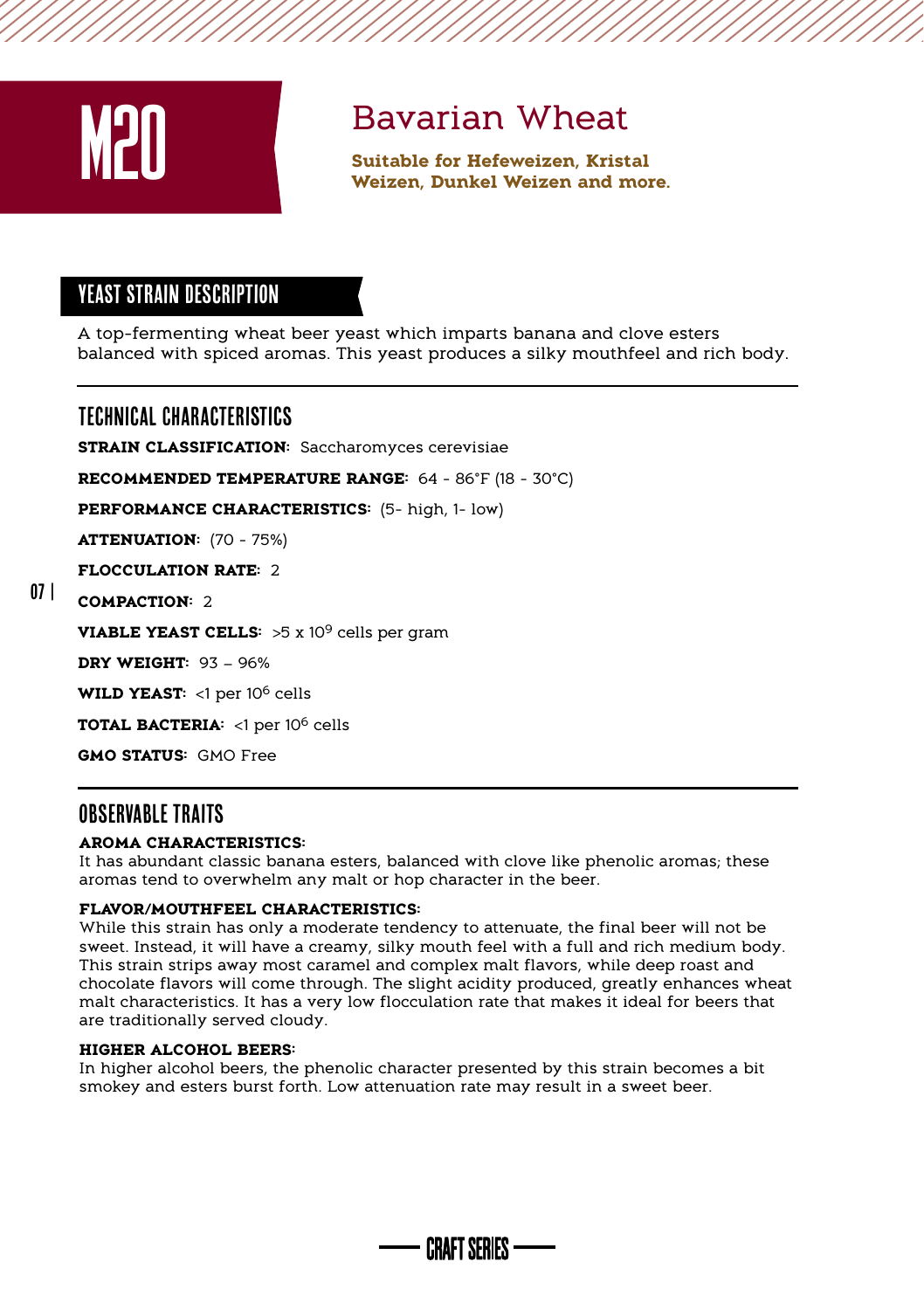# Belgian Abbey

**Suitable for Belgian Pale Ales and Abbey Ales.**



| 08

# YEAST STRAIN Description

Moderately alcohol tolerant with fewer phenols than Belgian Ale, this yeast is exceptionally fruity with hugely complex esters and is highly flocculant.

Technical Characteristics

**STRAIN CLASSIFICATION: Saccharomyces cerevisiae** 

**RECOMMENDED TEMPERATURE RANGE:** 64 - 77°F (18 - 25°C)

**PERFORMANCE CHARACTERISTICS:** (5- high, 1- low)

**ATTENUATION:** (73 - 77%)

**FLOCCULATION RATE:** 4

**COMPACTION:** 4

**VIABLE YEAST CELLS:** >5 x 109 cells per gram

**DRY WEIGHT:** 93 – 96%

WILD YEAST: <1 per 10<sup>6</sup> cells

**TOTAL BACTERIA:** <1 per 106 cells

**GMO STATUS:** GMO Free

# OBSERVABLE TRAITS

#### **AROMA CHARACTERISTICS:**

Belgian Tripel has a fantastic heavily fruity aroma, married perfectly with light spice and esters it is massively complex, spicy, estery and phenolic.

#### **FLAVOR/MOUTHFEEL CHARACTERISTICS:**

Belgian beers fermented with this strain will finish phenolic and dry, they will also exhibit fruity and a very complex ester characters. These characters exhibit into beautiful marriage of spice, fruit estery alcohol goodness.

#### **HIGHER ALCOHOL BEERS:**

High alcohol beers are this strain's bread and butter, with a high alcohol tolerance, strong beers just create excellent flavor and aroma characteristics.

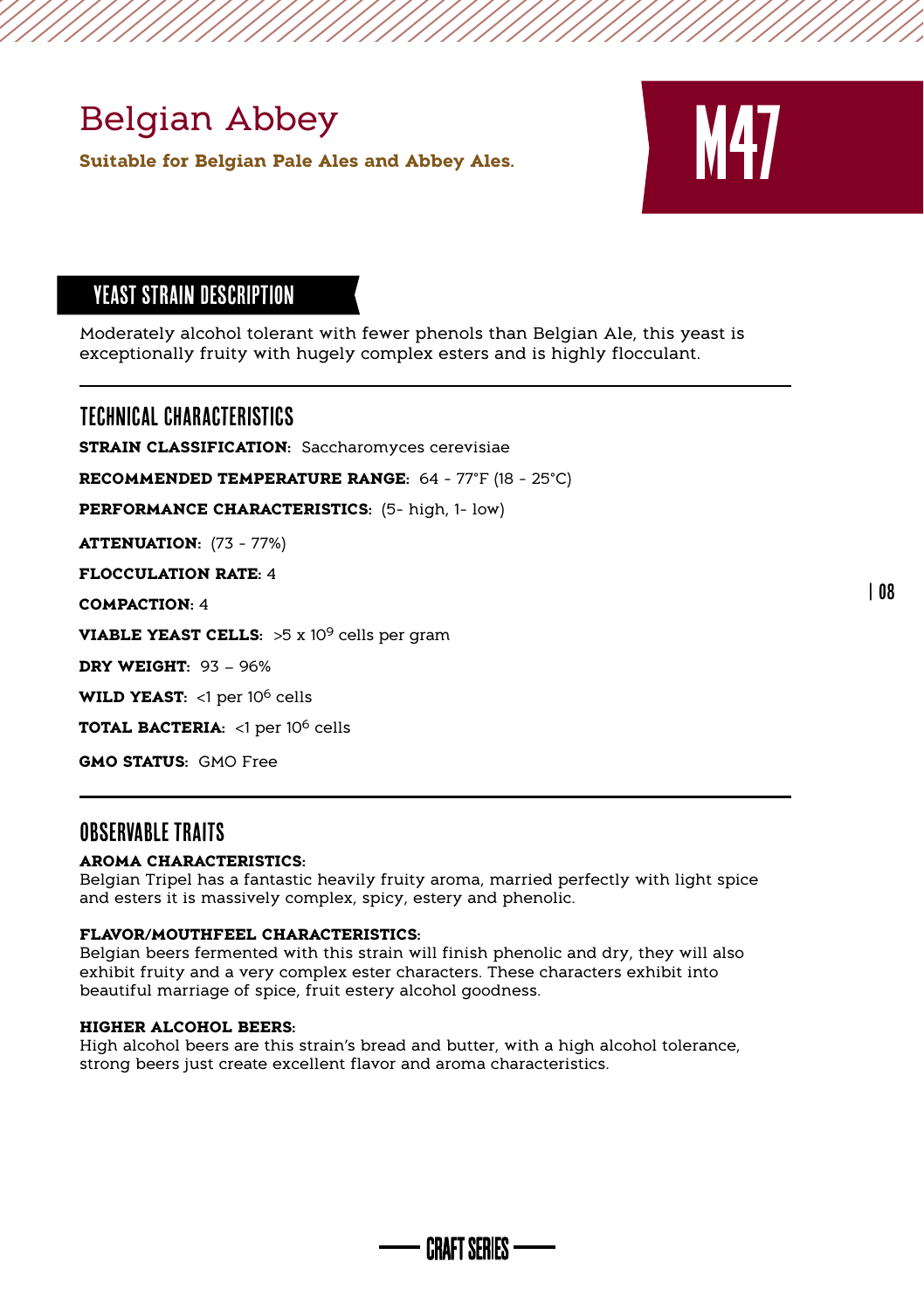

# Belgian Ale

**Suitable for Belgian Strong Golden and Belgian Strong Dark Ales.**

# YEAST STRAIN Description

Spicy and phenolic, this yeast emulates the intensity and complexity of some of the best monastic breweries in Belgium, high attenuation and alcohol tolerance allows you to brew a huge range of Belgian beers.

# Technical Characteristics

**STRAIN CLASSIFICATION: Saccharomyces cerevisiae** 

**RECOMMENDED TEMPERATURE RANGE:** 64 - 82°F (18 - 28°C)

**PERFORMANCE CHARACTERISTICS:** (5- high, 1- low)

**ATTENUATION:** (82 - 88%)

#### **FLOCCULATION RATE:** 3 09 |

**COMPACTION:** 3

**VIABLE YEAST CELLS:** >5 x 109 cells per gram

**DRY WEIGHT:** 93 – 96%

WILD YEAST: <1 per 10<sup>6</sup> cells

**TOTAL BACTERIA:** <1 per 106 cells

**GMO STATUS:** GMO Free

# OBSFRVARI F TRAITS

#### **AROMA CHARACTERISTICS:**

This yeast develops ripe fruit especially plum like esters during fermentation and are prominent in the finished beer, it will also show a lightly balanced phenolic character.

#### **FLAVOR/MOUTHFEEL CHARACTERISTICS:**

Beer fermented with this yeast exhibit excellent classic Belgian ale flavor, clove hints with a multitude of fruit esters, alcohol and banana character.

#### **HIGHER ALCOHOL BEERS:**

High alcohol beers are this strains bread and butter, with a high alcohol tolerance strong beers just create excellent flavor and aroma characteristics.

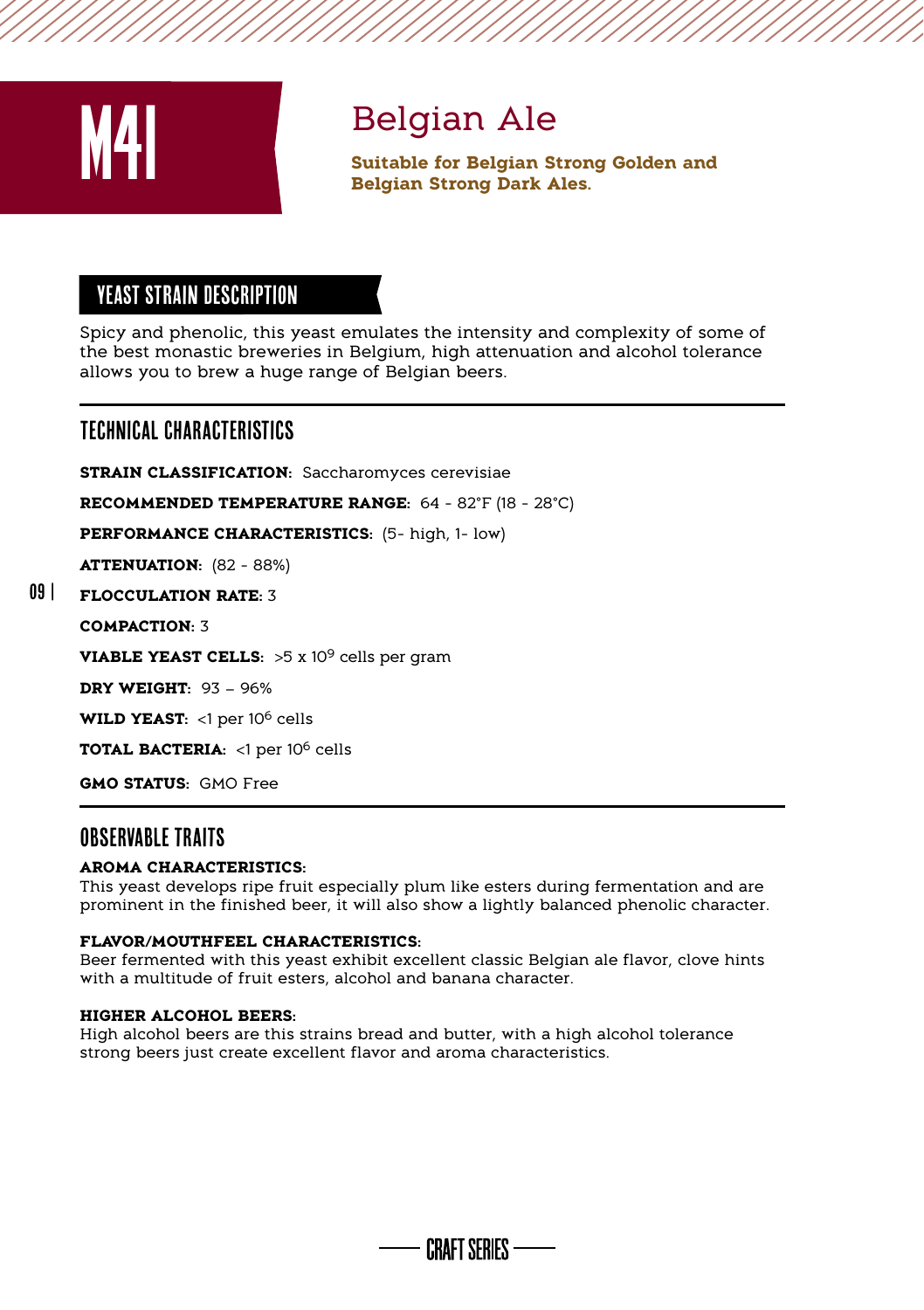# Belgian Tripel

**Suitable for Belgian Tripel Style and The Soutable for Belgian Tripel Style and Southbook Scripts Style beers.** 



# YEAST STRAIN Description

Provides a fantastic complex marriage of spice, fruity esters, phenolics and alcohol. It is also very attenuative with a high alcohol tolerance making it perfect for a range of Belgian styles.

# Technical Characteristics

**STRAIN CLASSIFICATION:** Saccharomyces cerevisiae

**RECOMMENDED TEMPERATURE RANGE:** 64 - 82°F (18 - 28°C)

**PERFORMANCE CHARACTERISTICS:** (5- high, 1- low)

**ATTENUATION:** (82 - 88%)

**FLOCCULATION RATE:** 3

**COMPACTION:** 2

**VIABLE YEAST CELLS:** >5 x 109 cells per gram

**DRY WEIGHT:** 93 – 96%

WILD YEAST: <1 per 10<sup>6</sup> cells

**TOTAL BACTERIA:** <1 per 106 cells

**GMO STATUS:** GMO Free

# Observable traitS

#### **AROMA CHARACTERISTICS:**

Belgian Tripel has a fantastic heavily fruity aroma, married perfectly with light spice and esters it is massively complex, spicy, estery and phenolic.

#### **FLAVOR/MOUTHFEEL CHARACTERISTICS:**

Belgian beers fermented with this strain will finish phenolic and dry, they will also exhibit fruity and very complex ester characters. These characters exhibit a beautiful marriage of spice and fruit estery alcohol goodness.

#### **HIGHER ALCOHOL BEERS:**

High alcohol beers are this strain's bread and butter, with a high alcohol tolerance, strong beers just create excellent flavor and aroma characteristics.



| 10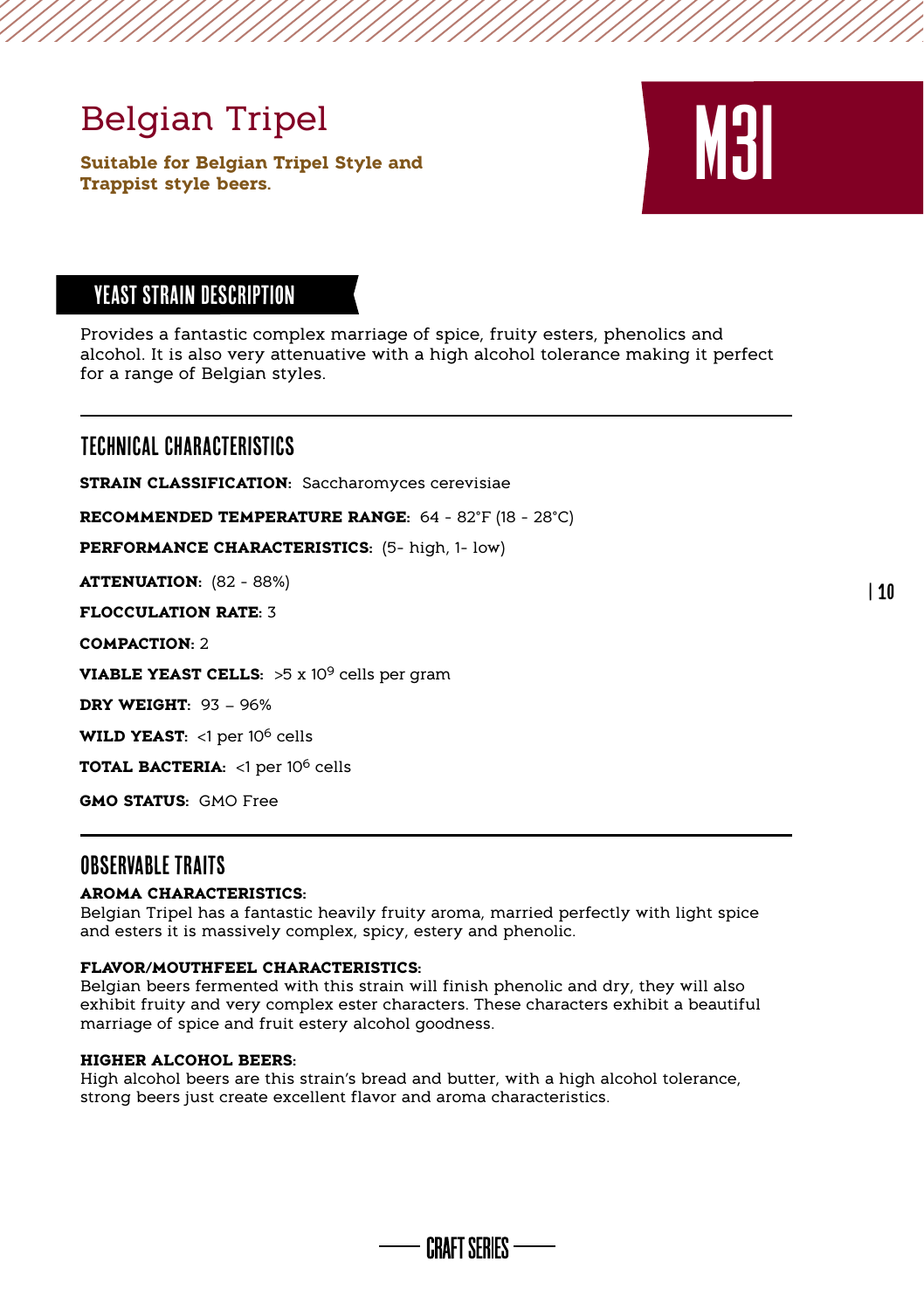

# Belgian Wit

**Suitable for Within Suitable for Witbier, Grand Cru, Spiced Ales and other specialty beers.** 

# YEAST STRAIN DESCRIPTION

A traditional, top-fermenting yeast that has a good balance between fruity esters, and warming spice phenolics. The yeast will leave some sweetness, and will drop bright if left long enough.

# Technical Characteristics

**STRAIN CLASSIFICATION:** Saccharomyces cerevisiae

**RECOMMENDED TEMPERATURE RANGE:** 64 - 77°F (18 - 25°C)

**PERFORMANCE CHARACTERISTICS:** (5- high, 1- low)

**ATTENUATION:** (70 - 75%)

**FLOCCULATION RATE:** 2

#### **COMPACTION:** 2 11 |

**VIABLE YEAST CELLS:** >5 x 10<sup>9</sup> cells per gram

**DRY WEIGHT:** 93 – 96%

WILD YEAST: <1 per 10<sup>6</sup> cells

**TOTAL BACTERIA:** <1 per 106 cells

**GMO STATUS:** GMO Free

# OBSERVABLE TRAITS

#### **AROMA CHARACTERISTICS:**

Belgian Wit yeast presents a very light spice with a hint of bubble-gum character, this yeast works exceptionally well with botanics.

#### **FLAVOR/MOUTHFEEL CHARACTERISTICS:**

This yeast has a slightly suppressed Belgian character presenting as phenolic and dry, fruity and very complex character. The mouthfeel is smooth, light, dry and crisp.

#### **HIGHER ALCOHOL BEERS:**

With a medium attenuation this strain will struggle with extremely high alcohol beers and may become stressed.

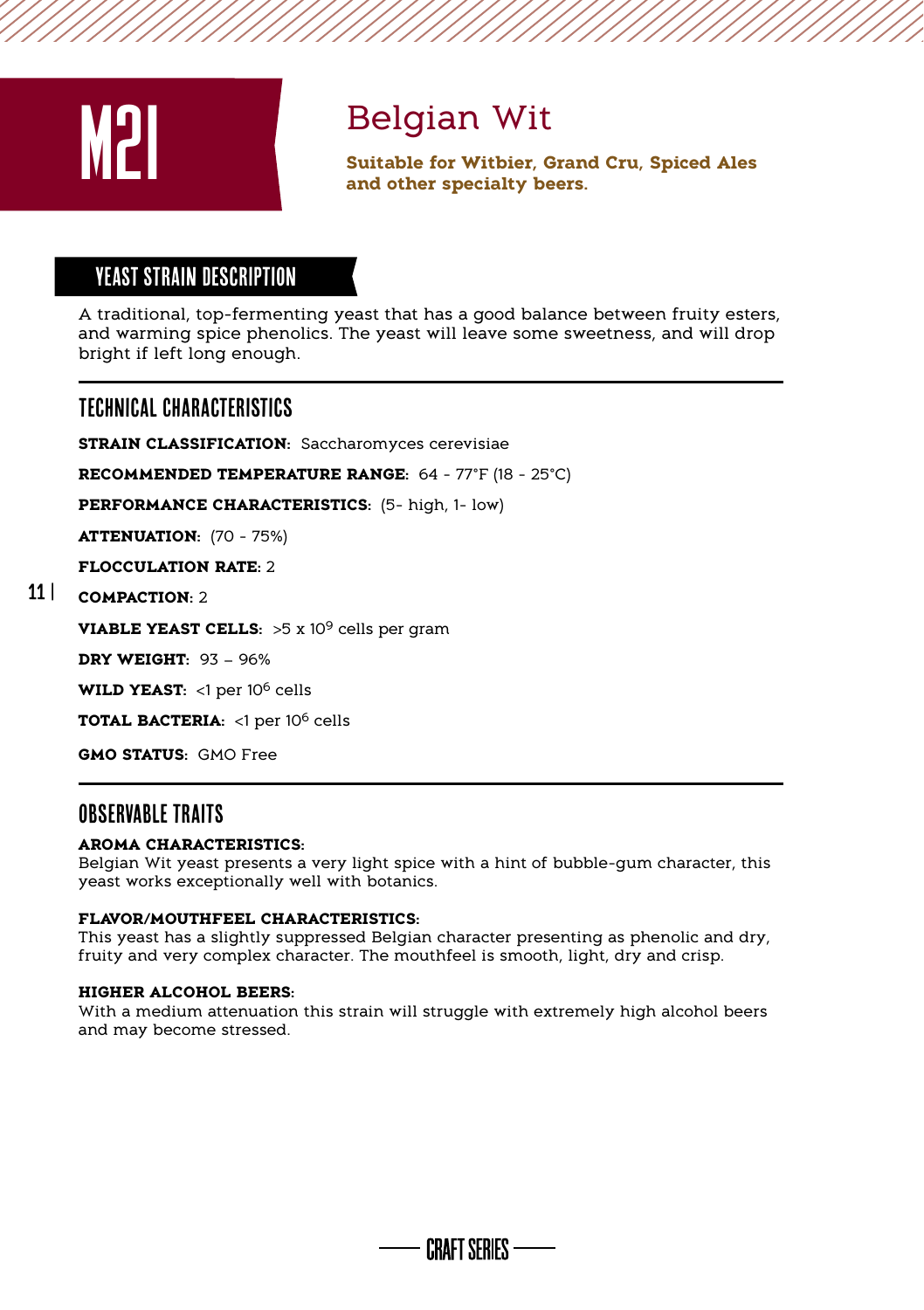# Bohemian Lager

**Suitable for German/Bohemian Pilsners, Baltic Porter, and American style Lagers.**



| 12

# YEAST STRAIN Description

A bottom-fermenting lager yeast characterized by its dry and clean palate typical of traditional Czech brewing. Produces soft, delicate and well balanced beers.

# Technical Characteristics

**STRAIN CLASSIFICATION: Saccharomyces cerevisiae** 

**RECOMMENDED TEMPERATURE RANGE:** 50 - 59°F (10 - 15°C)

**PERFORMANCE CHARACTERISTICS:** (5- high, 1- low)

**ATTENUATION:** (72 - 76%)

**FLOCCULATION RATE:** 4

**COMPACTION:** 4

**VIABLE YEAST CELLS:** >5 x 109 cells per gram

**DRY WEIGHT:** 93 – 96%

WILD YEAST: <1 per 10<sup>6</sup> cells

**TOTAL BACTERIA:** <1 per 106 cells

**GMO STATUS:** GMO Free

# Observable traitS

#### **AROMA CHARACTERISTICS:**

Classic Bohemian pilsner strain aroma and flavor characteristics can be expected.

#### **FLAVOR/MOUTHFEEL CHARACTERISTICS:**

Hop and malt character will be enhanced and supported by moderate to full body. In wort with simple malt bills, delicate malt flavors will survive. Beer fermented with this strain is generally rich and chewy without being heavy at all. Light and delicately balanced beers call for this strain. Lagering periods as short as 4 weeks may produce acceptable beer but allowing it to lager for 6-8 weeks, it will result in beer that is richer and smoother with a more refined aroma and flavor.

#### **HIGHER ALCOHOL BEERS:**

This strain will perform reasonably well in higher alcohol beer production up to 8% alcohol. Beer of over 7% alcohol will be slightly sweet, and the alcohol may be slightly hot.

CRAFT SFRIFS ——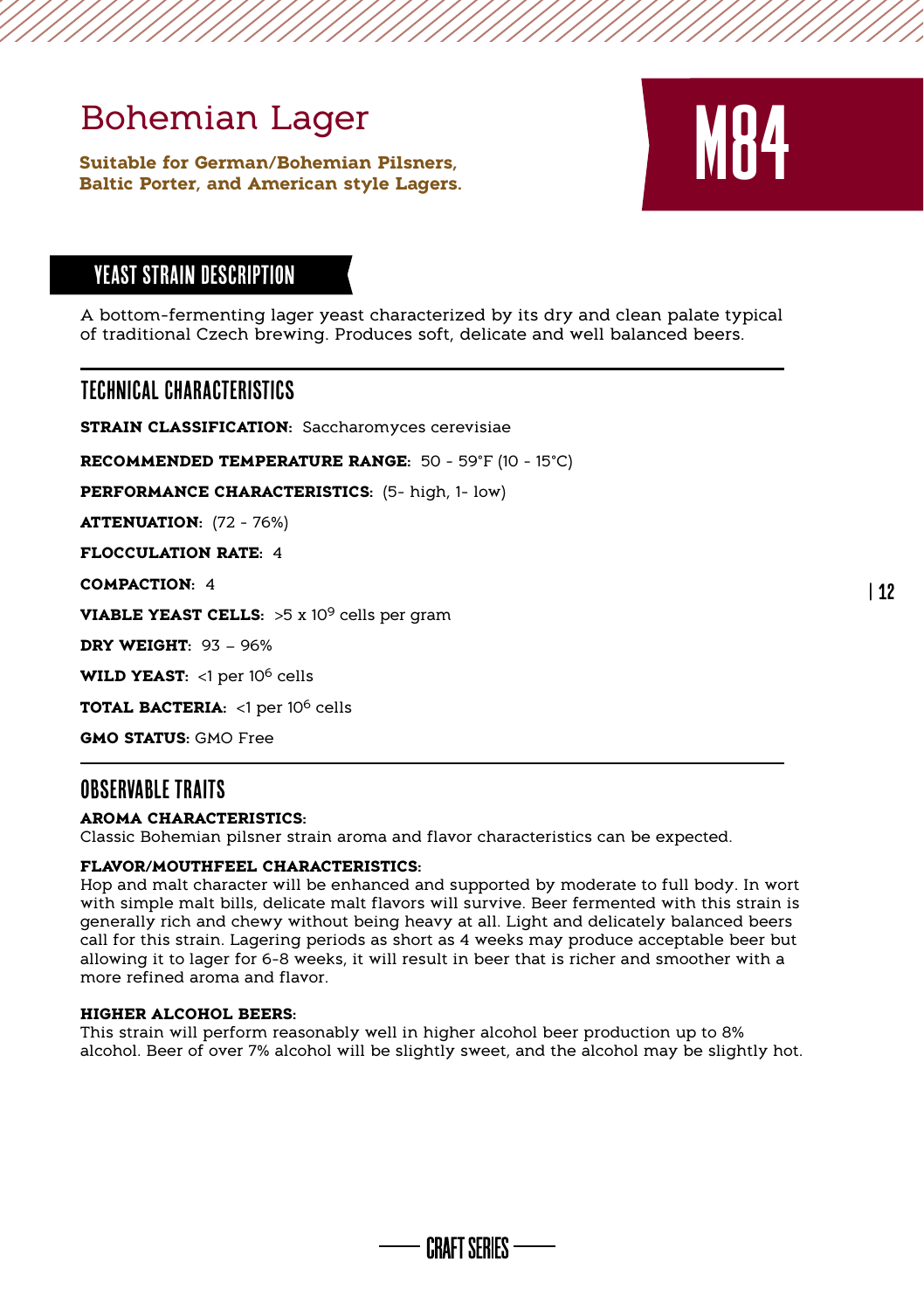

**Californian Lager<br>
Suitable for California Common and lagers<br>
Suitable for California Common and lagers<br>
Fermented at ambient (ale) temperatures.** 

# YEAST STRAIN Description

A unique lager strain that has the ability to ferment at ale temperatures without the associated off flavors. Extended lagering periods are also not required.

# Technical Characteristics

**STRAIN CLASSIFICATION:** Saccharomyces cerevisiae

**RECOMMENDED TEMPERATURE RANGE:** 64 - 68°F (18 - 20°C)

**PERFORMANCE CHARACTERISTICS:** (5- high, 1- low)

**ATTENUATION:** (77 - 82%)

**FLOCCULATION RATE:** 4

#### 13 | **COMPACTION:** 4

**VIABLE YEAST CELLS:** >5 x 109 cells per gram

**DRY WEIGHT:** 93 – 96%

**WILD YEAST:** <1 per 10<sup>6</sup> cells

**TOTAL BACTERIA:** <1 per 106 cells

**GMO STATUS:** GMO Free

# Observable traitS

#### **AROMA CHARACTERISTICS:**

California lager yeast produces a clean lager aroma without the associated sulphur this yeast is perfect for most kinds of lager.

#### **FLAVOR/MOUTHFEEL CHARACTERISTICS:**

California lager yeast produces clean and crisp lagers, this yeast is excellent for producing anything from a hoppy pilsner to a helles allowing excellent malt and hop character to be expressed.

#### **HIGHER ALCOHOL BEERS:**

With a medium alcohol tolerance this yeast is not designed for fermenting over 8.5%.

**CRAFT SFRIFS --**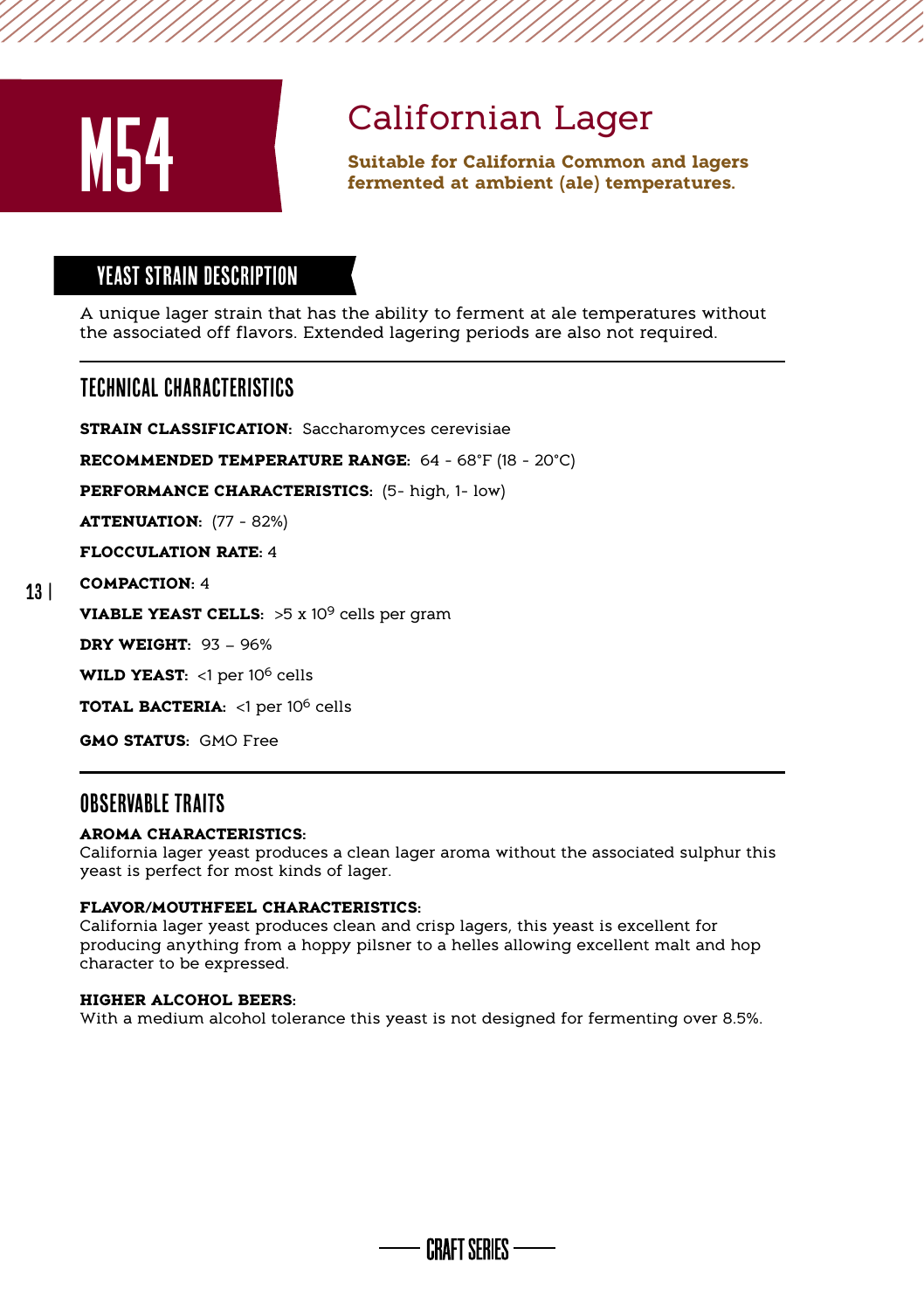Empire Ale<br>
Suitable for Scottish Heavy Ales, American<br>
Amber Ales, Sweet Stouts and more. **Suitable for Scottish Heavy Ales, American Amber Ales, Sweet Stouts and more.** 



# YEAST STRAIN Description

A top-fermenting ale yeast suitable for a variety of full bodied ales, with exceptional depth. Ferments with full, rich dark fruit flavors.

# Technical Characteristics

**STRAIN CLASSIFICATION:** Saccharomyces cerevisiae

**RECOMMENDED TEMPERATURE RANGE:** 64 - 72°F (18 - 22°C)

**PERFORMANCE CHARACTERISTICS:** (5- high, 1- low)

**ATTENUATION:** (70 - 75%)

**FLOCCULATION RATE:** 4

**COMPACTION:** 3

**VIABLE YEAST CELLS:** >5 x 10<sup>9</sup> cells per gram

**DRY WEIGHT:** 93 – 96%

WILD YEAST: <1 per 10<sup>6</sup> cells

**TOTAL BACTERIA:** <1 per 106 cells

**GMO STATUS:** GMO Free

### OBSFRVARIF TRAITS

#### **AROMA CHARACTERISTICS:**

When fermented at the correct temperature, Empire Ale yeast exhibits extremely characterful and appetizing estery aromas reminiscent of rich dark fruit.

#### **FLAVOR/MOUTHFEEL CHARACTERISTICS:**

This yeast strain has been carefully selected to aid mouth feel in the finished beer. Body should be full leaning towards a rich dark fruit character. Care must be taken when designing the beer to adjust hop bitterness to alleviate an over sweet finished beer.

#### **HIGHER ALCOHOL BEERS:**

Higher alcohol beers will tend to be slightly too sweet and heavy due to the moderate attenuative capabilities of the strain although a lower mash temperature may help the fermentability and lower the final gravity.

CRAFT SFRIFS ——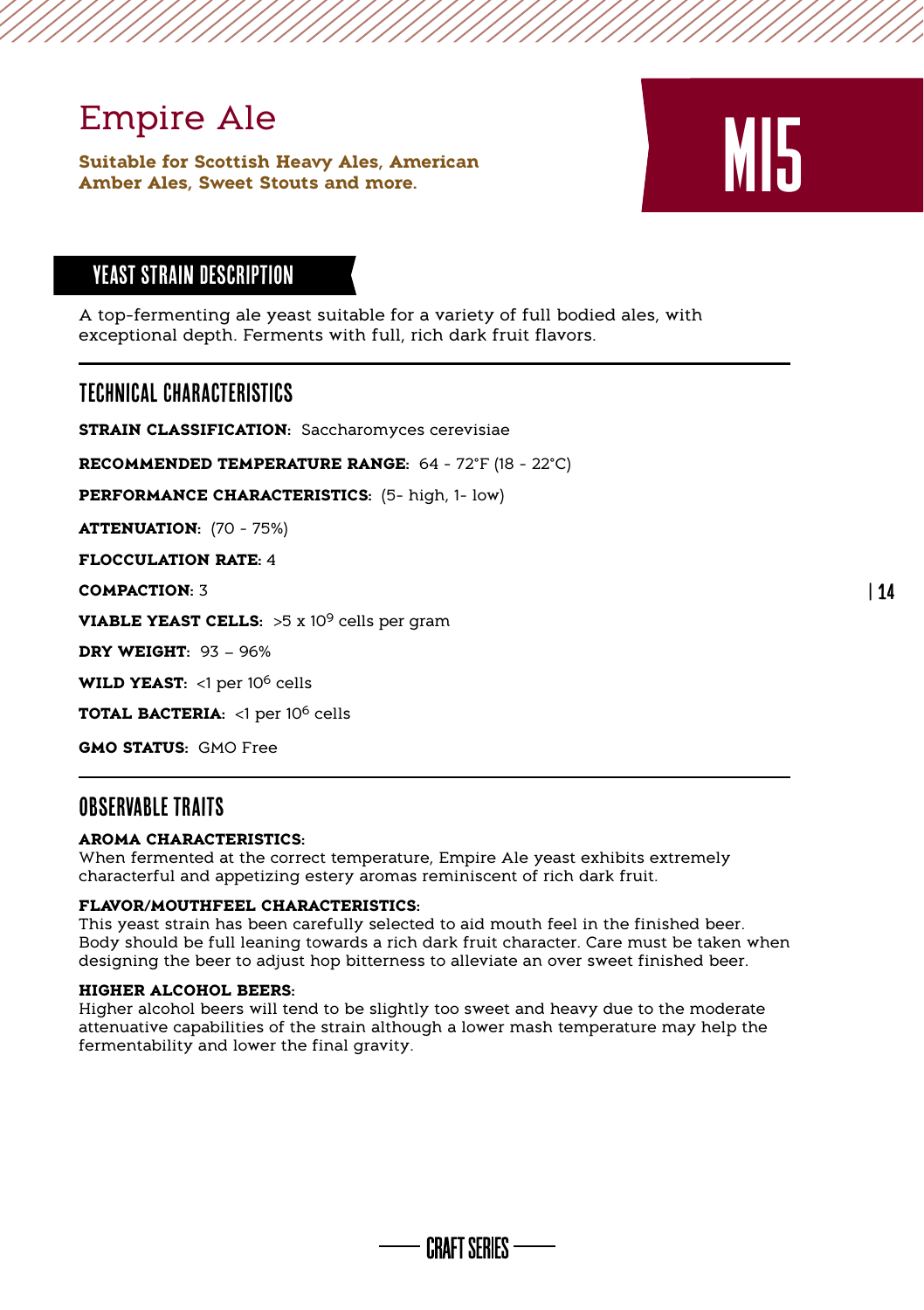

**French Saison Ale**<br>
Suitable for producing Saisons and<br>
farmhouse style beers up to 14% ABV.

# YEAST STRAIN Description

French Saison yeast is an exceptional, highly attenuative top-fermenting ale yeast, creating distinctive beers with spicy, fruity and peppery notes. Ideal for fermentation of farmhouse style beer.

# Technical Characteristics

**STRAIN CLASSIFICATION:** Saccharomyces cerevisiae

**RECOMMENDED TEMPERATURE RANGE:** 79 - 90°F (26 - 32°C)

**PERFORMANCE CHARACTERISTICS:** (5- high, 1- low)

**ATTENUATION:** (85 - 90%)

**FLOCCULATION RATE:** 3

#### 15 | **COMPACTION:** 3

**VIABLE YEAST CELLS:** >5 x 10<sup>9</sup> cells per gram

**DRY WEIGHT:** 93 – 96%

WILD YEAST: <1 per 10<sup>6</sup> cells

**TOTAL BACTERIA:** <1 per 106 cells

**GMO STATUS:** GMO Free

# Observable traitS

#### **AROMA CHARACTERISTICS:**

This French Saison ale yeast strain brings all the sophistication and complexity of classic Saison ale production to the home brew and small brewery setting. Spicy and peppery characteristics are prominent with an undertone of the ubiquitous fruity character.

#### **FLAVOR/MOUTHFEEL CHARACTERISTICS:**

This is a highly characterful yeast strain that will dominate all but the highest hopping rates and complex malt bills. Beers fermented with this yeast will tend to be dry in the finish often with a slight drying acidity and peppery notes, aiding drinkability at higher alcohol levels. Higher alcohol beers may have an increased ester production and warming alcohol notes.

#### **HIGHER ALCOHOL BEERS:**

This yeast strain will perform exceptionally well up to 14% ABV making it suitable for a large range of Saisons.

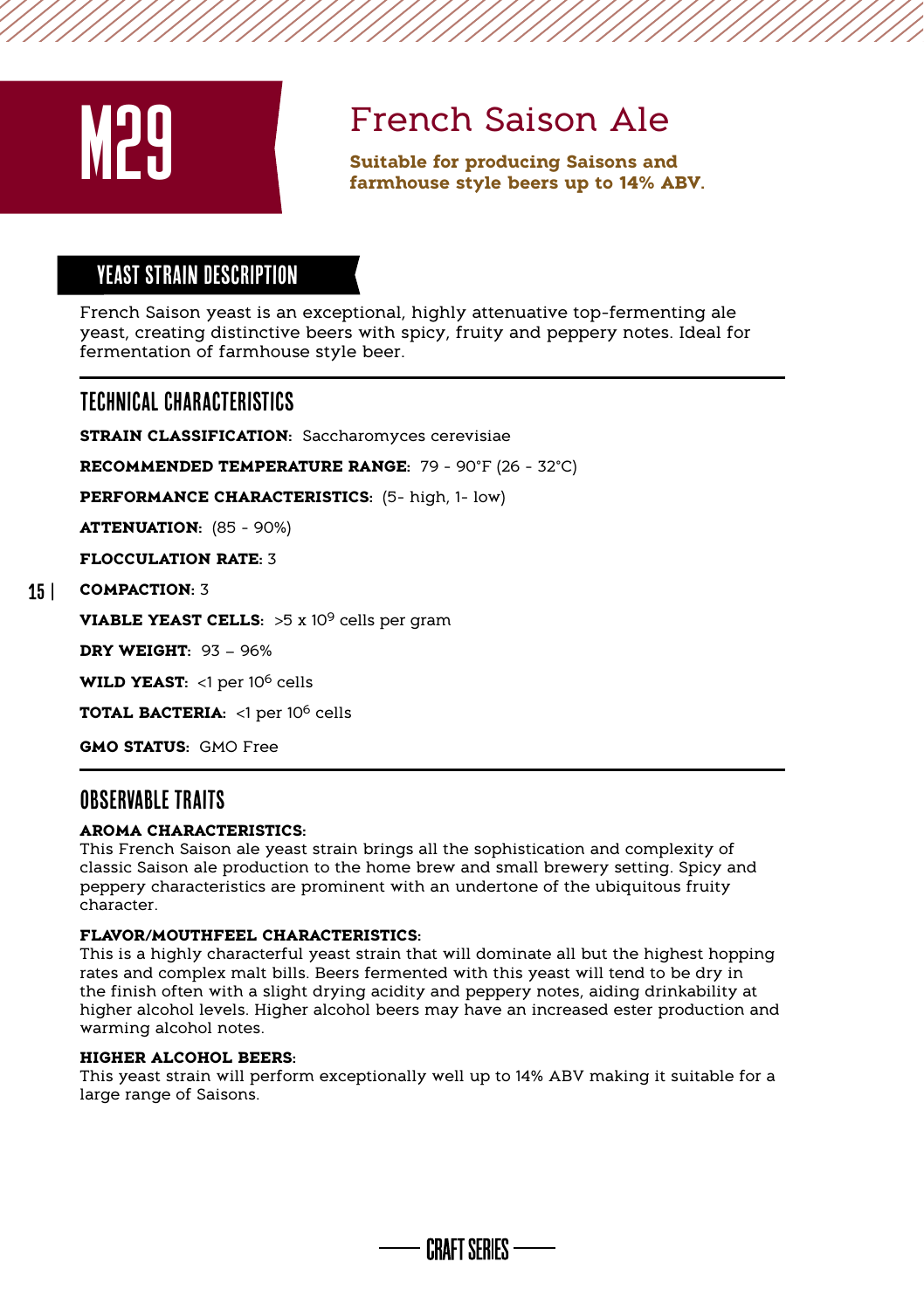# Liberty Bell Ale

**Suitable for both English and American Pale Ales,**  Liberty Bell Ale<br>
Suitable for both English and American Pale Ales,<br>
Extra Special Bitters, Golden Ales and more.



| 16

# YEAST STRAIN DESCRIPTION

A top-fermenting ale yeast suitable for a wide variety of hoppy and distinctive style beers. This strain produces light, delicate fruity esters and helps develop malt character

### Technical Characteristics

**STRAIN CLASSIFICATION:** Saccharomyces cerevisiae

**RECOMMENDED TEMPERATURE RANGE:** 62-74°F (18-23°C)

**PERFORMANCE CHARACTERISTICS:** (5- high, 1- low)

**ATTENUATION:** (74 - 78%)

**FLOCCULATION RATE:** 4

**COMPACTION:** 4

**VIABLE YEAST CELLS:** >5 x 10<sup>9</sup> cells per gram

**DRY WEIGHT:** 93 – 96%

**WILD YEAST:** <1 per 106 cells

**TOTAL BACTERIA:** <1 per 106 cells

**GMO STATUS:** GMO Free

# OBSERVARI E TRAITS

#### **AROMA CHARACTERISTICS:**

Some pear esters, possibly strawberry or kiwi-like aromas can be expected. Clean, delicate malt and hop aromas will survive fermentation. If hop and/or malt aromas are prominent in the beer this strain's aroma characteristics will fade to the background.

#### **FLAVOR/MOUTHFEEL CHARACTERISTICS:**

Clean, mostly neutral and smooth, finishes beers moderately dry but does not strip away body. Silky, lightly smooth texture, light to medium body, mild acidity and mostly neutral flavor. Aroma contributions from this yeast strain makes it a good all-rounder for a wide range of ales.

#### **HIGHER ALCOHOL BEERS:**

As a very good strain for strong ales, this yeast provides brews with plenty of body, without being heavy or dense.

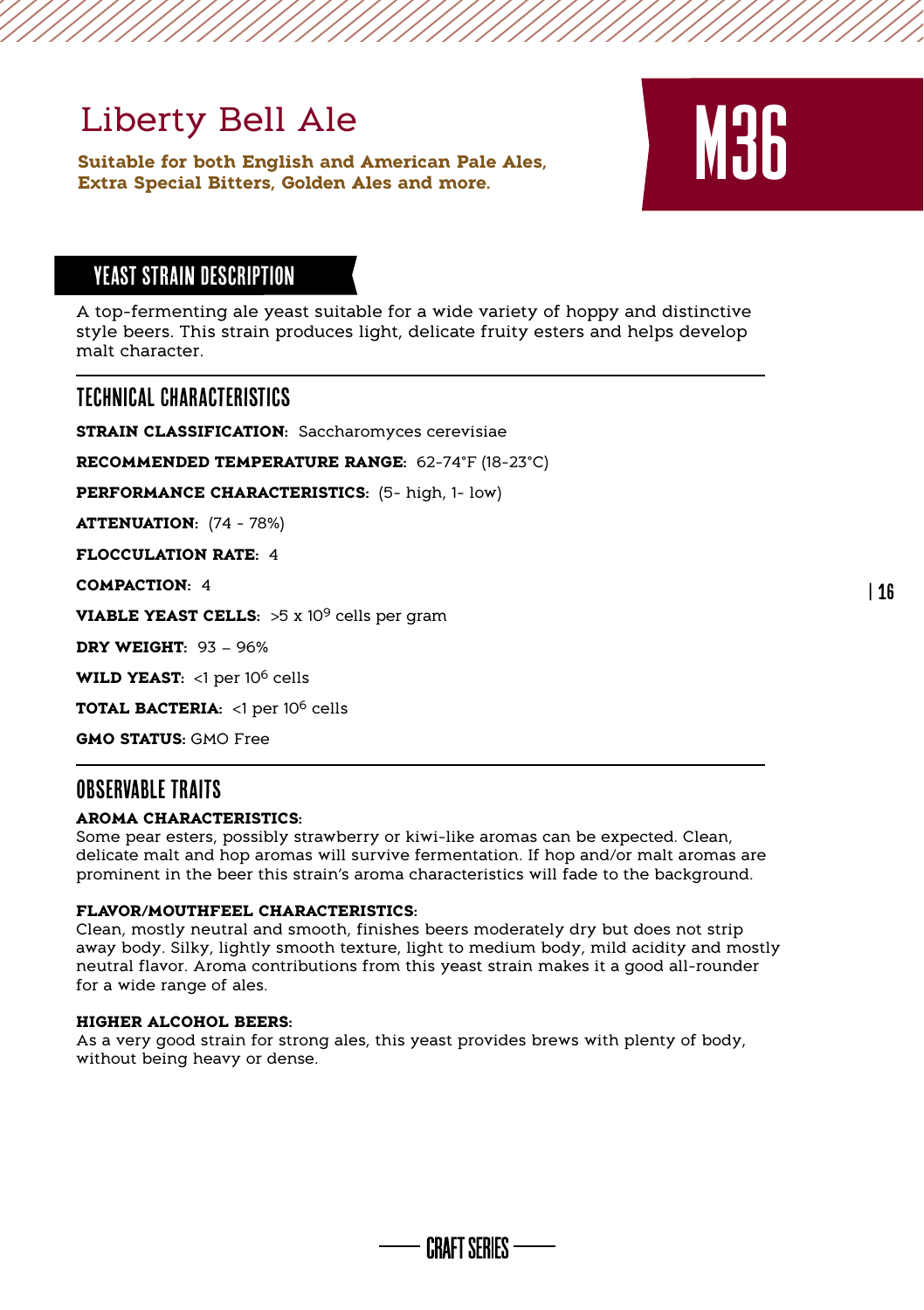

# New World Strong Ale

**Suitable for IPAs, Porters, Russian Imperial Stouts and more.**

# YEAST STRAIN DESCRIPTION

A top-fermenting ale strain suitable for many types of ales of all strengths. Ferments with a neutral yeast aroma to ensure the full character of the malts and hops are prominent in each beer.

# Technical Characteristics

**STRAIN CLASSIFICATION: Saccharomyces cerevisiae RECOMMENDED TEMPERATURE RANGE:** 61 - 72°F (16 - 22°C) **PERFORMANCE CHARACTERISTICS:** (5- high, 1- low) **ATTENUATION:** (77 - 82%) **FLOCCULATION RATE:** 5 **COMPACTION:** 5 **VIABLE YEAST CELLS:** >5 x 10<sup>9</sup> cells per gram **DRY WEIGHT:** 93 – 96% WILD YEAST: <1 per 10<sup>6</sup> cells **TOTAL BACTERIA:** <1 per 106 cells **GMO STATUS:** GMO Free

# OBSERVARI E TRAITS

 $17<sup>1</sup>$ 

#### **AROMA CHARACTERISTICS:**

Hops and malt aromas are enhanced and will tend toward earthy, nutty, orange peel, and mild spice. Esters will be nearly absent in normal strength beers fermented cool; below 68°F (20°C).

#### **FLAVOR/MOUTHFEEL CHARACTERISTICS:**

Beers fermented with this strain will finish dry, and very light beers will not be thin or watery. Acidity will be low, and mouth feel will be light and soft on the palate with a smooth non astringent texture. As this strain is highly flocculent and resilient and not prone to autolysis, it is excellent for cask or bottle conditioning.

#### **HIGHER ALCOHOL BEERS:**

Ester formation will be slightly elevated in higher alcohol beers. The character of the esters will be pleasant with ripe apple and pear dominating, along with faint banana. Beer will be dry, but a perception of malt sweetness will survive in the aftertaste along with malt character and complexity. Alcohol should be warming, not hot.

CRAFT SFRIFS ——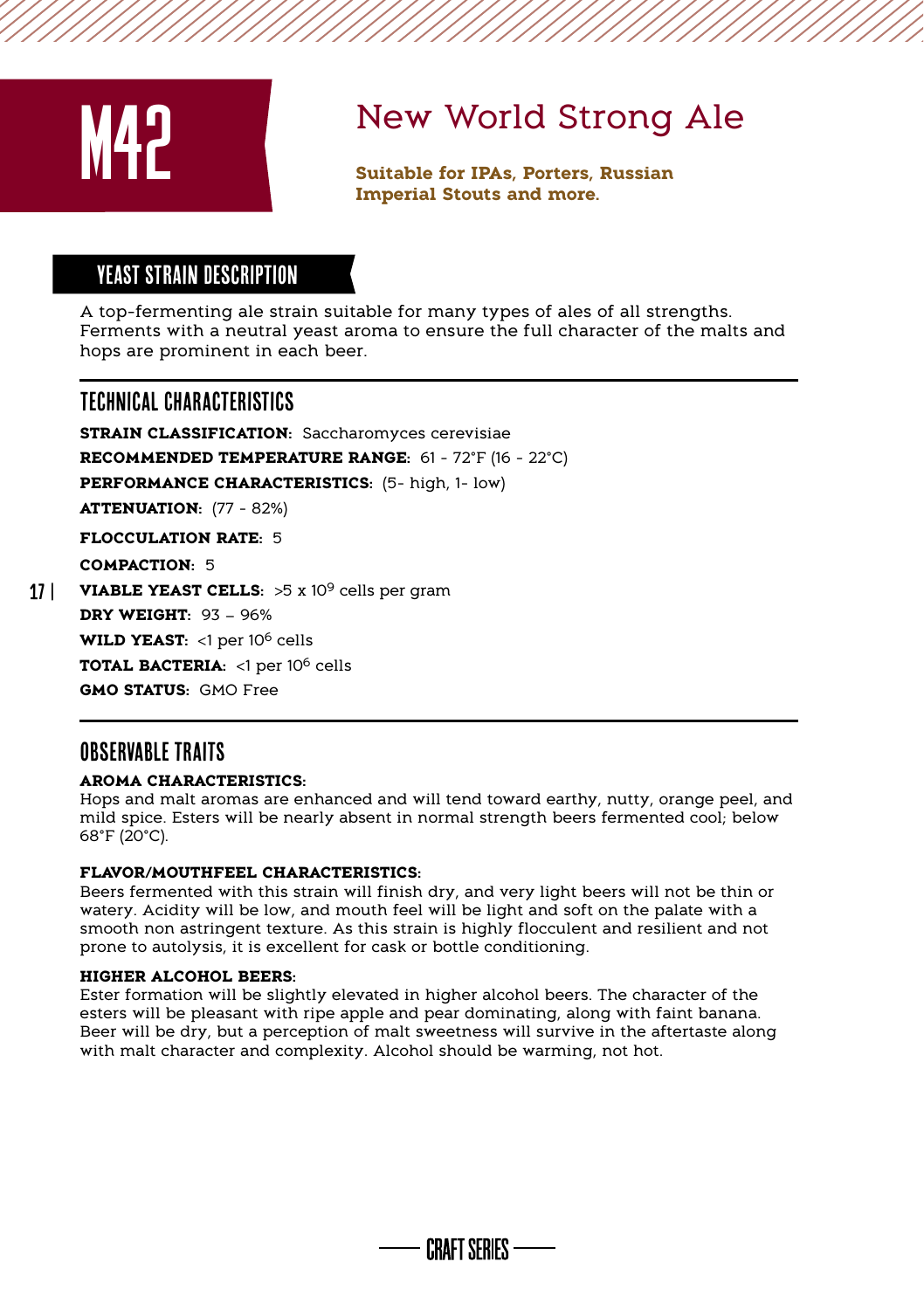# US West Coast

**Suitable for American Style Pale Ales, American Double IPAs, American Style Imperial Stouts and more.**



# YEAST STRAIN Description

A top-fermenting ale strain suitable for American style ales. This yeast produces an exceptionally clean flavor, ideal for when you want the hop character to really punch through.

# Technical Characteristics

**STRAIN CLASSIFICATION:** Saccharomyces cerevisiae **RECOMMENDED TEMPERATURE RANGE:** 64 - 74°F (18 - 23°C) **PERFORMANCE CHARACTERISTICS:** (5- high, 1- low) **ATTENUATION:** (77 - 85%) **FLOCCULATION RATE:** 4 **COMPACTION:** 3 **VIABLE YEAST CELLS:** >5 x 10<sup>9</sup> cells per gram **DRY WEIGHT:** 93 – 96% WILD YEAST: <1 per 10<sup>6</sup> cells **TOTAL BACTERIA:** <1 per 106 cells

**GMO STATUS:** GMO Free

# OBSERVABLE TRAITS

#### **AROMA CHARACTERISTICS:**

A very neutral strain even when fermented in higher gravity worts and warmer temperatures. Tangy citrus and pine hops aromas will be enhanced, as well as toasted and dark malt aromas..

#### **FLAVOR/MOUTHFEEL CHARACTERISTICS:**

Beers fermented with this strain will finish dry and crisp. This strain is at its best in hop prominent American style ales. Very light ales may turn out a bit stripped, thin or astringent if care is not taken with the mash temperature and avoiding over-extraction. Acidity is moderately high, boosting hop flavors and creating a clipped finish.

#### **HIGHER ALCOHOL BEERS:**

Remaining very neutral, this strain excels in strong ales with simple malt bills. Alcohol will be a dominant flavor and aroma constituent, and may be quite warming but not harsh.

CRAFT SFRIFS ——

| 18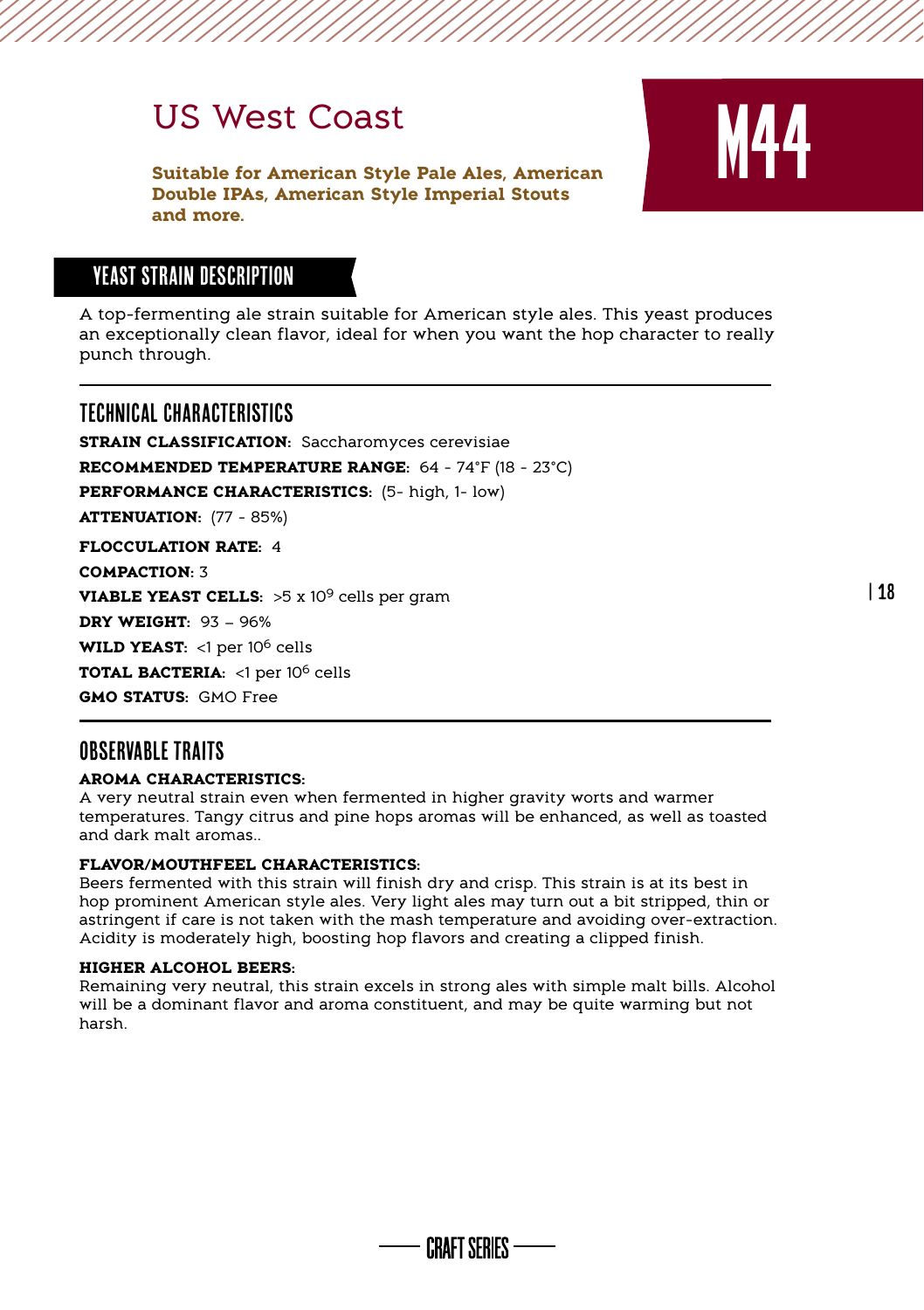

# YEAST STRAIN DESCRIPTION

A high ester-producing cider strain imparting wonderful flavor depth, revealing the full fruit potential. Makes exceptionally crisp, flavorsome and refreshing ciders. **all types of cider.**<br>**all types of cider.**<br>**A** high ester-producing cider strain imparting wonderful flavor depth, repotential. Makes exceptionally crisp, flavorsome and refreshing ciders.<br><br>**TECHNICAL CHARACTERISTICS**<br>**ST** 

# Technical Characteristics

**RECOMMENDED TEMPERATURE RANGE:** 54 - 82°F (12 - 28°C)

**PERFORMANCE CHARACTERISTICS:** (5- high, 1- low)

**ATTENUATION:** (95 - 100%)

**FLOCCULATION RATE:** 5

**COMPACTION:** 5

#### 19 | **VIABLE YEAST CELLS:** >5 x 109 cells per gram

**DRY WEIGHT:** 93 – 96%

**WILD YEAST:** <1 per 106 cells

**TOTAL BACTERIA:** <1 per 106 cells

**GMO STATUS:** GMO Free

# OBSERVARI E TRAITS

#### **AROMA CHARACTERISTICS:**

This strain promotes fruity aromas through high ester production, especially at warmer temperatures.

#### **FLAVOR/MOUTHFEEL CHARACTERISTICS:**

Ciders fermented with this strain will finish dry and be relatively full-bodied with exceptional depth and a full-flavored fruit character.

#### **HIGHER ALCOHOL BEERS:**

This strain has high alcohol tolerance up to >12% ABV.

**CRAFT SFRIFS --**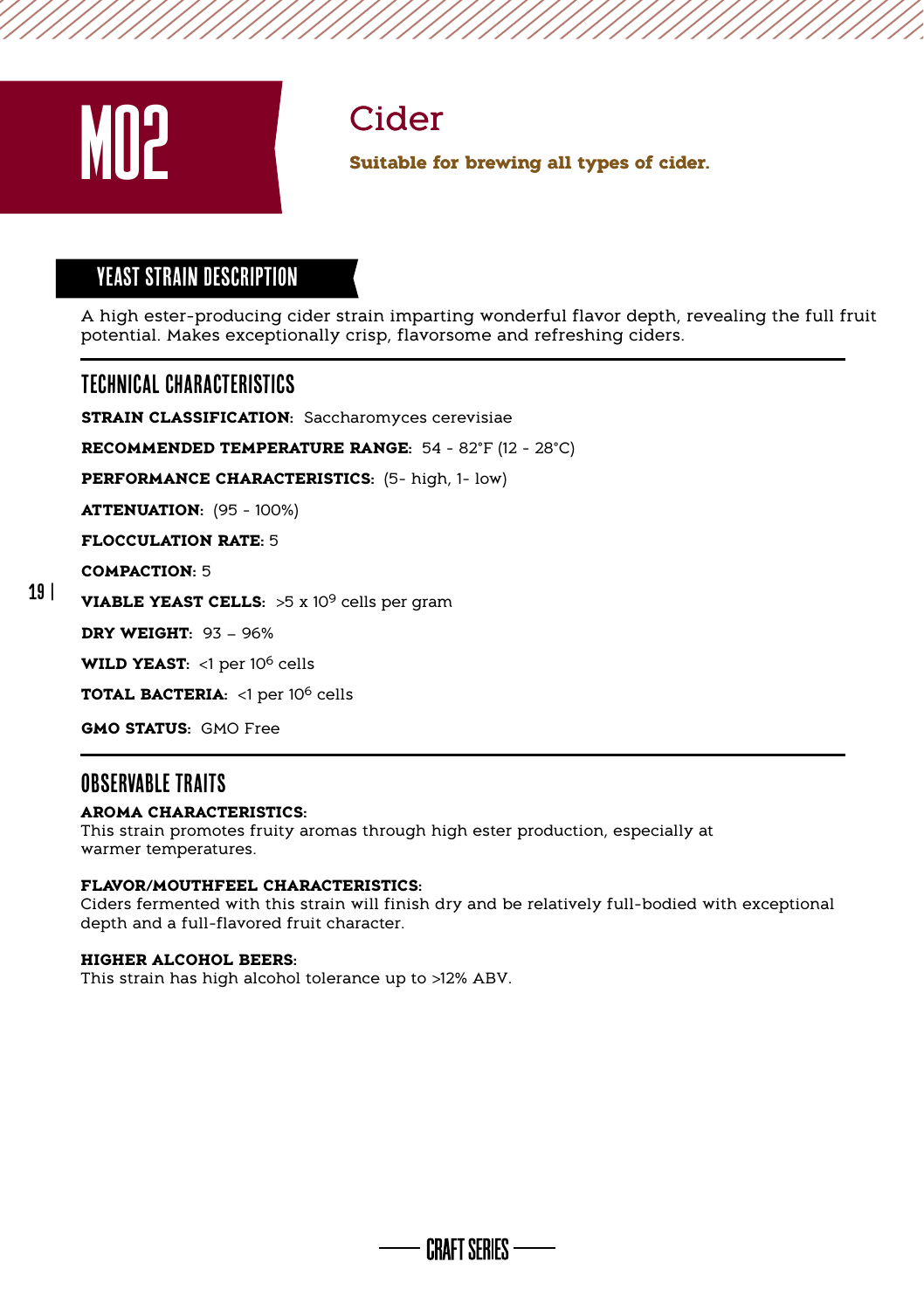# Mead

# **Suitable for all styles of mead.** MOS

# YEAST STRAIN Description

A high ester-producing strain conferring fresh, floral esters, especially when fermented cool. This yeast has high alcohol tolerance and ferments well over a wide temperature range.

# Technical Characteristics

**STRAIN CLASSIFICATION:** Saccharomyces cerevisiae

**RECOMMENDED TEMPERATURE RANGE:** 59 - 86°F (15 - 30°C)

**PERFORMANCE CHARACTERISTICS:** (5- high, 1- low)

**ATTENUATION:** (95 - 100%)

**FLOCCULATION RATE:** 4

**COMPACTION:** 4

**VIABLE YEAST CELLS:** >5 x 10<sup>9</sup> cells per gram

**DRY WEIGHT:** 93 – 96%

WILD YEAST: <1 per 10<sup>6</sup> cells

**TOTAL BACTERIA:** <1 per 106 cells

**GMO STATUS:** GMO Free

# Observable traitS

#### **AROMA CHARACTERISTICS:**

This strain promotes fresh, floral aromas through high ester production, especially at cooler temperatures.

#### **FLAVOR/MOUTHFEEL CHARACTERISTICS:**

Meads fermented with this strain will finish dry and be relatively full-bodied with good complexity and a fresh, floral character.

#### **HIGHER ALCOHOL BEERS:**

This strain has high alcohol tolerance up to 18% ABV. For higher alcohol meads, ferment cooler; below 77°F (25°C).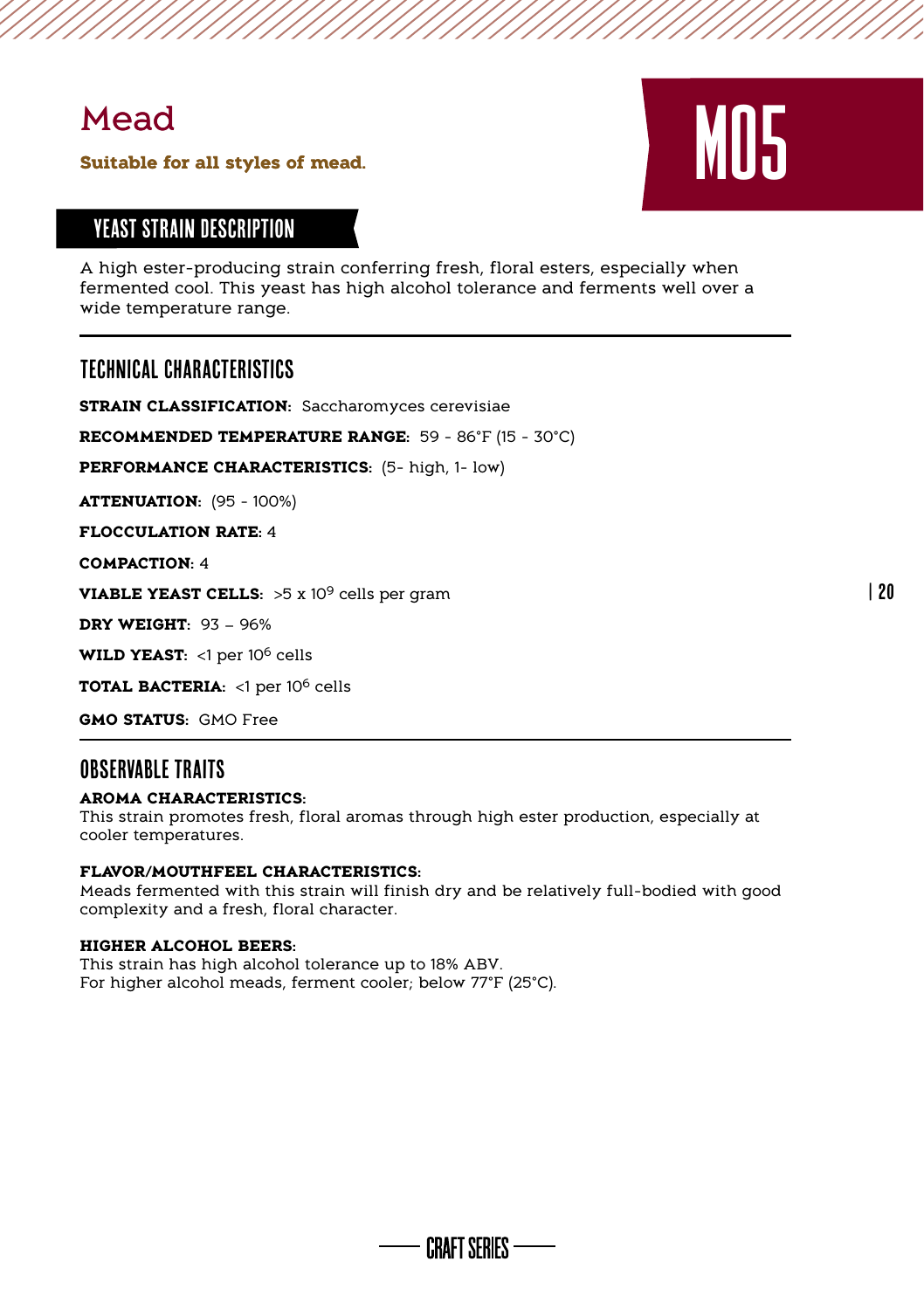|                                               | WITBIER | <b>BELGIAN PALE ALE</b> | TRAPPIST STYLE | <b>ABBEY ALE</b> | <b>GRAND CRU</b> | BELGIAN SPECIALITY | BELGIAN BLONDE ALE | BELGIAN DUBBEL | BELGIAN TRIPEL         | <b>BELGIAN GOLDEN STRONG ALE</b> | BELGIAN DARK STRONG ALE | CHRISTMAS BEERS | SPECIALTY BEERS | SPICED ALES | <b>SAISON</b> | <b>GOLDEN ALE</b> | ENGLISH PALE ALE | <b>ORDINARY BITTER</b> | <b>BEST BITTER</b> | ESB            | SCOTTISH HEAVY 70/-     |
|-----------------------------------------------|---------|-------------------------|----------------|------------------|------------------|--------------------|--------------------|----------------|------------------------|----------------------------------|-------------------------|-----------------|-----------------|-------------|---------------|-------------------|------------------|------------------------|--------------------|----------------|-------------------------|
| M76<br><b>BAVARIAN</b><br><b>LAGER</b>        |         |                         |                |                  |                  |                    |                    |                |                        |                                  |                         |                 |                 |             |               |                   |                  |                        |                    |                |                         |
| <b>M20</b><br><b>BAVARIAN</b><br><b>WHEAT</b> |         |                         |                |                  |                  |                    |                    |                |                        |                                  |                         |                 |                 |             |               |                   |                  |                        |                    |                |                         |
| <b>M47 BELGIAN</b><br><b>ABBEY</b>            |         | $\mathbf C$             |                | C                | $\mathsf O$      | $\mathbf C$        | $\mathbf C$        | $\bigcirc$     |                        | O                                |                         |                 |                 |             |               | O                 |                  |                        |                    |                |                         |
| <b>M41 BELGIAN</b><br><b>ALE</b>              |         | O                       | $\bf{O}$       | O                |                  | C                  |                    | O              | O                      | $\bf O$                          | O                       | O               | O               | О           |               |                   |                  |                        |                    |                |                         |
| <b>M31 BELGIAN</b><br><b>TRIPEL</b>           |         | Ō                       | $\mathbf{O}$   | O                | O                | O                  | $\mathsf O$        | $\mathbf C$    | $\boldsymbol{\hat{Q}}$ | $\bf{O}$                         |                         | O               | O               | O           |               |                   |                  |                        |                    |                |                         |
| <b>M21 BELGIAN</b><br>WIT                     |         |                         |                |                  | $\mathbf C$      |                    |                    |                |                        |                                  |                         | O               | O               | O           |               |                   |                  |                        |                    |                |                         |
| M84<br><b>BOHEMIAN</b><br><b>LAGER</b>        |         |                         |                |                  |                  |                    |                    |                |                        |                                  |                         |                 |                 |             |               |                   |                  |                        |                    |                |                         |
| M54<br><b>CALIFORNIAN</b><br><b>LAGER</b>     |         |                         |                |                  |                  |                    |                    |                |                        |                                  |                         |                 |                 |             |               |                   |                  |                        |                    |                |                         |
| <b>M15 EMPIRE</b><br><b>ALE</b>               |         |                         |                |                  |                  |                    |                    |                |                        |                                  |                         |                 |                 |             |               | O                 | O                | O                      | $\mathsf O$        | $\mathbf O$    |                         |
| <b>M29 FRENCH</b><br><b>SAISON</b>            |         |                         |                |                  |                  | C                  |                    |                |                        |                                  |                         | O               | O               | $\mathsf O$ | $\mathbf C$   |                   |                  |                        |                    |                |                         |
| <b>M36 LIBERTY</b><br><b>BELL ALE</b>         |         |                         |                |                  |                  |                    |                    |                |                        |                                  |                         |                 |                 |             |               | $\bf O$           | $\bf{O}$         | C                      | C                  | C              | $\overline{\mathsf{O}}$ |
| M42 NEW<br><b>WORLD</b><br><b>STRONG ALE</b>  |         |                         |                |                  |                  |                    |                    |                |                        |                                  |                         |                 |                 |             |               | $\mathsf O$       | $\mathsf O$      | O                      | O                  | $\overline{O}$ | $\overline{O}$          |
| <b>M44 US WEST</b><br>COAST                   |         |                         |                |                  |                  |                    |                    |                |                        |                                  |                         |                 |                 |             |               |                   |                  |                        |                    |                |                         |
| M02 CIDER                                     |         |                         |                |                  |                  |                    |                    |                |                        |                                  |                         |                 |                 |             |               |                   |                  |                        |                    |                |                         |
| M05 MEAD                                      |         |                         |                |                  |                  |                    |                    |                |                        |                                  |                         |                 |                 |             |               |                   |                  |                        |                    |                |                         |

 $21$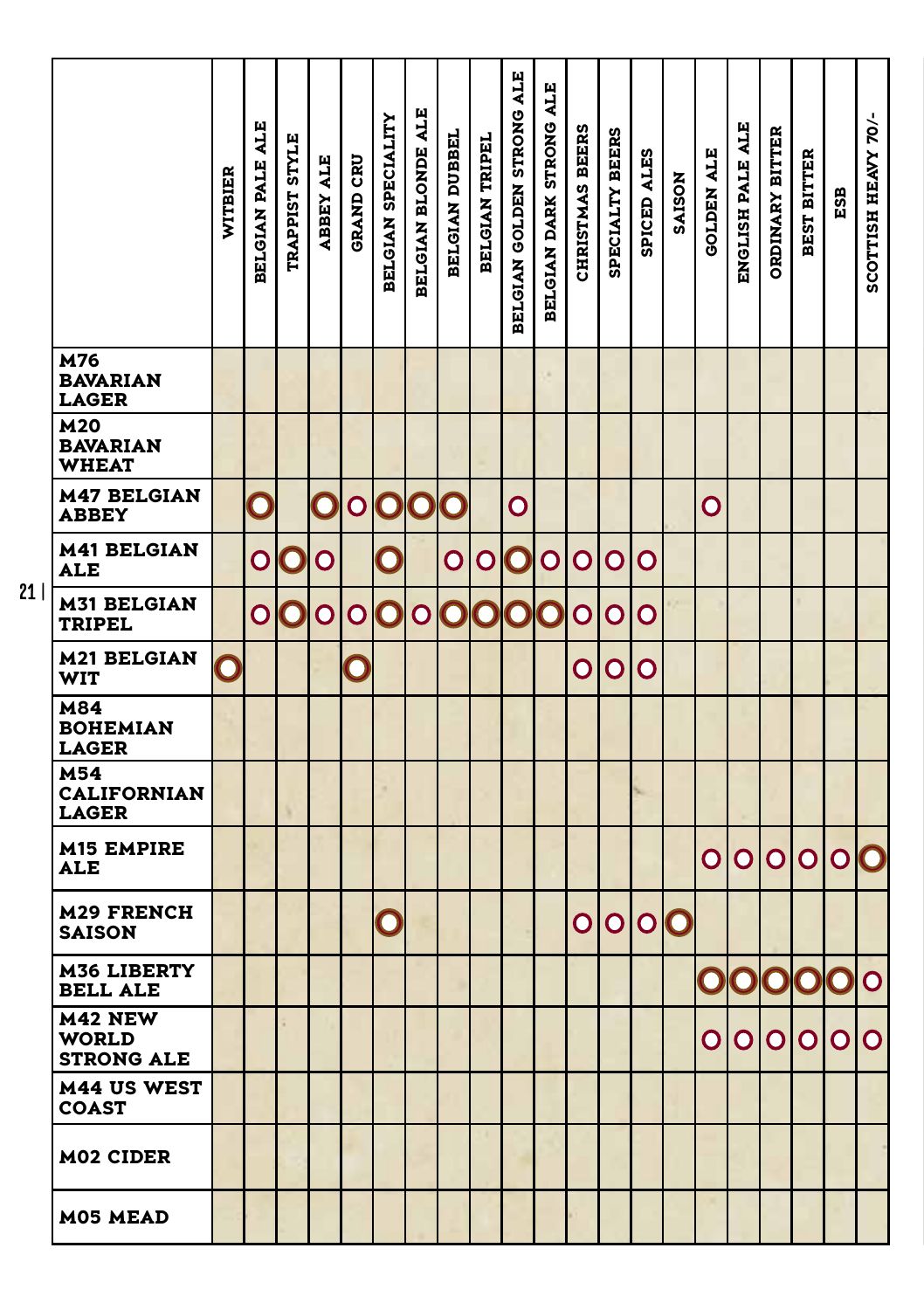| SCOTTISH EXPORT 80/-    | STRONG SCOTCH ALE | AMERICAN PALE ALE       | AMERICAN AMBER ALE | AMERICAN BROWN ALE | MILD        | <b>BROWN ALE</b> | ROBUST PORTER | DRY STOUT   | OATMEAL STOUT | AMERICAN STOUT          | RUSSIAN IMPERIAL STOUT  | ENGLISH IPA  | US IPA                  | IMPERIAL IPA | <b>STP ATE</b> | ENGLISH BARLEY WINE | IRISH RED ALE | <b>BROWN PORTER</b>     | <b>BALTIC PORTER</b> | SWEET STOUT  | FOREIGN EXTRA STOUT | SCOTTISH 60/- | LIGHT AMERICAN LAGER | PREMIUM AMERICAN LAGER | MUNICH HELLES     | <b>DORTMUNDER EXPORT</b> |
|-------------------------|-------------------|-------------------------|--------------------|--------------------|-------------|------------------|---------------|-------------|---------------|-------------------------|-------------------------|--------------|-------------------------|--------------|----------------|---------------------|---------------|-------------------------|----------------------|--------------|---------------------|---------------|----------------------|------------------------|-------------------|--------------------------|
|                         |                   |                         |                    |                    |             |                  |               |             |               |                         |                         |              |                         |              |                |                     |               |                         | C                    |              |                     |               | $\overline{O}$       | $\mathbf O$            | $\mathbf C$       |                          |
|                         |                   |                         |                    |                    |             |                  |               |             |               |                         |                         |              |                         |              |                |                     |               |                         |                      |              |                     |               |                      |                        |                   |                          |
|                         |                   |                         |                    |                    |             |                  |               |             |               |                         |                         |              |                         |              |                |                     |               |                         |                      |              |                     |               |                      |                        |                   |                          |
|                         |                   |                         |                    |                    |             |                  |               |             |               |                         |                         |              |                         |              |                |                     |               |                         |                      |              |                     |               |                      |                        |                   |                          |
|                         |                   |                         |                    |                    |             |                  |               |             |               |                         |                         |              |                         |              |                |                     |               |                         |                      |              |                     |               |                      |                        |                   |                          |
|                         |                   |                         |                    |                    |             |                  |               |             |               |                         |                         |              |                         |              |                |                     |               |                         |                      |              |                     |               |                      |                        |                   |                          |
|                         |                   |                         |                    |                    |             |                  |               |             |               |                         |                         |              |                         |              |                |                     |               |                         | C                    |              |                     |               | C                    | $\mathbf 0$            | $\mathbf O$       | O                        |
|                         |                   |                         |                    |                    |             |                  |               |             |               |                         |                         |              |                         |              |                |                     |               |                         |                      |              |                     |               | C                    | $\mathbf C$            | $\mathbf{\Omega}$ | $\overline{\mathsf{O}}$  |
| $\overline{\mathbf{C}}$ | $\overline{O}$    | $\overline{O}$          |                    | 000                |             | C                |               |             | $\mathsf O$   |                         |                         |              |                         |              | $\overline{O}$ |                     | $\mathsf O$   | $\mathsf O$             |                      | $\mathbf C$  |                     | $\mathbf C$   |                      |                        |                   |                          |
|                         |                   |                         |                    |                    |             |                  |               |             |               |                         |                         |              |                         |              |                |                     |               |                         |                      |              |                     |               |                      |                        |                   |                          |
| $\mathbf O$             | $\mathbf{O}$      | $\mathbf O$             | $\mathbf O$        | $\mathbf O$        | $\mathbf 0$ | $\mathbf C$      | $\circ$       | $\mathbf O$ | $\mathbf O$   | $\mathbf C$             | $\overline{O}$          | $\mathbf  O$ | $\overline{\mathsf{O}}$ |              | $\mathbf C$    | $\bm{\Diamond}$     | $\mathbf C$   | $\hat{\bm{\mathsf{C}}}$ |                      | $\mathbf C$  |                     | $\mathbf O$   |                      |                        |                   |                          |
| $\circ$                 |                   |                         |                    |                    | O           |                  | O             | $\bm{\cup}$ | O             | $\mathsf{O}$            |                         | $\mathsf{O}$ |                         |              |                |                     | $\mathsf O$   |                         | O                    | $\mathsf{O}$ |                     | $\mathbf O$   |                      |                        |                   |                          |
|                         |                   | $\overline{\mathbf{O}}$ |                    | O                  |             |                  |               |             |               | $\overline{\mathbf{O}}$ | $\overline{\mathbf{O}}$ |              | OO                      |              |                |                     |               |                         |                      |              |                     |               |                      |                        |                   |                          |
|                         |                   |                         |                    |                    |             |                  |               |             |               |                         |                         |              |                         |              |                |                     |               |                         |                      |              |                     |               |                      |                        |                   |                          |
|                         |                   |                         |                    |                    |             |                  |               |             |               |                         |                         |              |                         |              |                |                     |               |                         |                      |              |                     |               |                      |                        |                   |                          |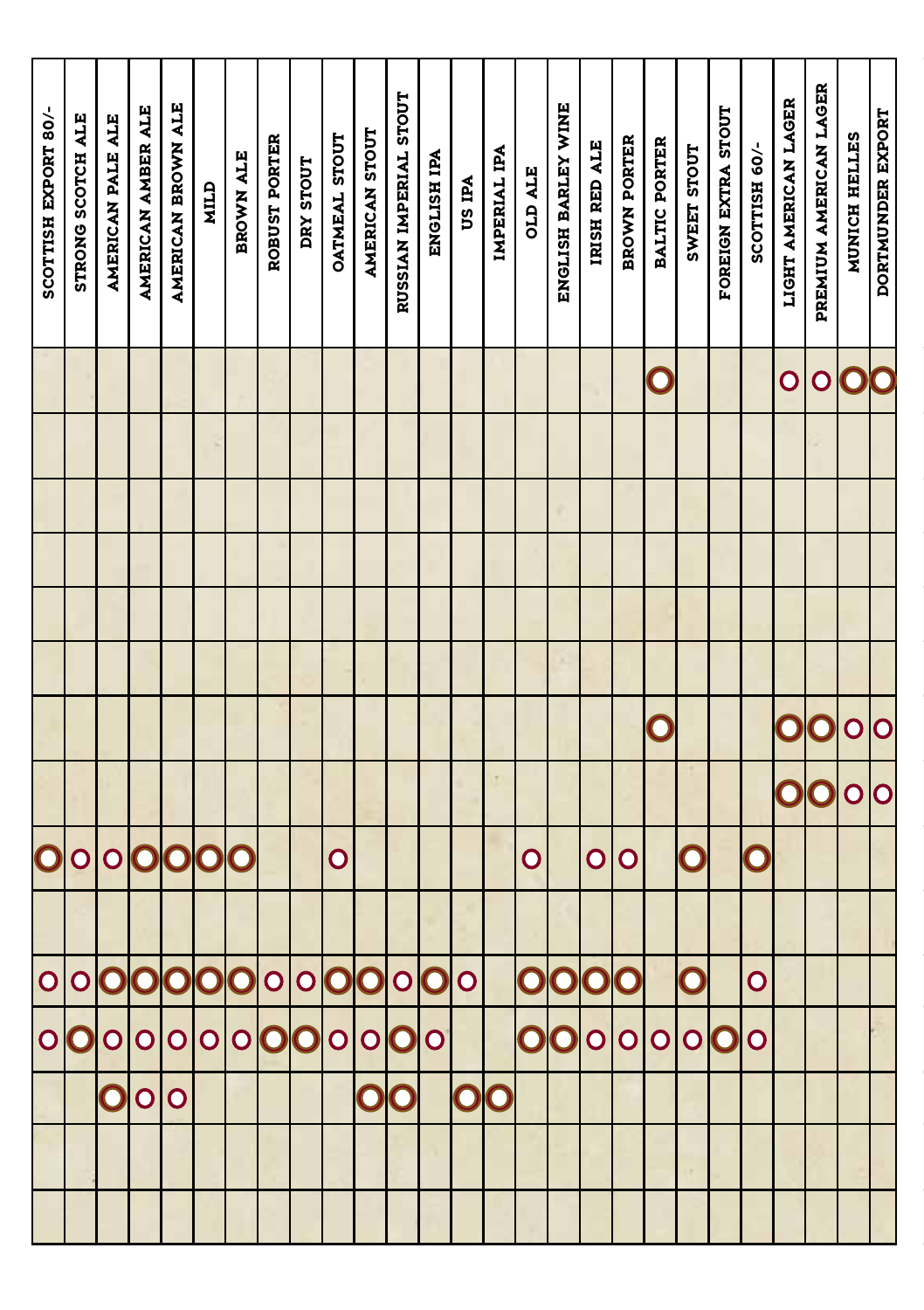| <b>GERMAN PILSNER</b>   | BOHEMIAN PILSNER | <b>VIENNA LAGER</b>     | <b>OKTOBERFEST</b> | MUNICH DUNKEL | <b>SCHWARZBIER</b> | MAIBOCK        | <b>BOCK</b>    | <b>DOPPELBOCK</b> | <b>RAUCHBIER</b> | <b>OTHER SMOKED BEER</b> | STANDARD AMERICAN LAGER | CLASSIC AMERICAN PILSNER | DARK AMERICAN LAGER | CREAM ALE   | <b>ALTBIER</b> | CALIFORNIA COMMON | BALTIC PORTER     | <b>ROGGENBIER</b> | WEIZEN | <b>KRISTALWEIZEN</b> | DUNKEL WEIZEN | WEIZEN BOCK | AMERICAN WHEAT OR RYE BEER | <b>CIDER</b> | MEAD |
|-------------------------|------------------|-------------------------|--------------------|---------------|--------------------|----------------|----------------|-------------------|------------------|--------------------------|-------------------------|--------------------------|---------------------|-------------|----------------|-------------------|-------------------|-------------------|--------|----------------------|---------------|-------------|----------------------------|--------------|------|
| $\overline{\mathbf{O}}$ | $\mathbf C$      | $\overline{\textbf{O}}$ | 000000             |               |                    |                |                |                   | C                | $\overline{\mathsf{O}}$  | $\mathbf O$             | $\overline{O}$           | $\mathsf O$         | $\mathbf O$ |                |                   |                   |                   |        |                      |               |             |                            |              |      |
|                         |                  |                         |                    |               |                    |                |                |                   |                  |                          |                         |                          |                     |             |                |                   |                   | $\mathsf O$       |        | <b>OO</b>            | O             | $\mathbf C$ | $\mathbf O$                |              |      |
|                         |                  |                         |                    |               |                    |                |                |                   |                  |                          |                         |                          |                     |             |                |                   |                   |                   |        |                      |               |             |                            |              |      |
|                         |                  |                         |                    |               |                    |                |                |                   |                  |                          |                         |                          |                     |             |                |                   |                   |                   |        |                      |               |             |                            |              |      |
|                         |                  |                         |                    |               |                    |                |                |                   |                  |                          |                         |                          |                     |             |                |                   |                   |                   |        |                      |               |             |                            |              |      |
|                         |                  |                         |                    |               |                    |                |                |                   |                  |                          |                         |                          |                     |             |                |                   |                   |                   |        |                      |               |             |                            |              |      |
| $\circ$                 | $\overline{O}$   | $\overline{O}$          | $\overline{O}$     | $\mathbf O$   | $\mathbf O$        | $\overline{O}$ | $\mathbf O$    | O                 | $\overline{O}$   |                          | 0000                    |                          |                     | $\mathbf O$ |                |                   | $\mathbf{\Omega}$ |                   |        |                      |               |             |                            |              |      |
| $\overline{O}$          | $\overline{O}$   | $\overline{O}$          | $\mathbf O$        | $\mathbf O$   | $\overline{O}$     | $\overline{O}$ | $\overline{O}$ | O                 |                  |                          | 000000000               |                          |                     |             |                |                   |                   |                   |        |                      |               |             | $\mathbf O$                |              |      |
|                         |                  |                         |                    |               |                    |                |                |                   |                  |                          |                         |                          |                     |             |                |                   |                   |                   |        |                      |               |             |                            |              |      |
|                         |                  |                         |                    |               |                    |                |                |                   |                  |                          |                         |                          |                     |             |                |                   |                   |                   |        |                      |               |             |                            |              |      |
|                         |                  |                         |                    |               |                    |                |                |                   |                  |                          |                         |                          |                     |             |                |                   |                   |                   |        |                      |               |             |                            |              |      |
|                         |                  |                         |                    |               |                    |                |                |                   |                  |                          |                         |                          |                     |             |                |                   |                   |                   |        |                      |               |             |                            |              |      |
|                         |                  |                         |                    |               |                    |                |                |                   |                  |                          |                         |                          |                     |             |                |                   |                   |                   |        |                      |               |             | $\mathbf 0$                |              |      |
|                         |                  |                         |                    |               |                    |                |                |                   |                  |                          |                         |                          |                     |             |                |                   |                   |                   |        |                      |               |             |                            | C            |      |
|                         |                  |                         |                    |               |                    |                |                |                   |                  |                          |                         |                          |                     |             |                |                   |                   |                   |        |                      |               |             |                            |              |      |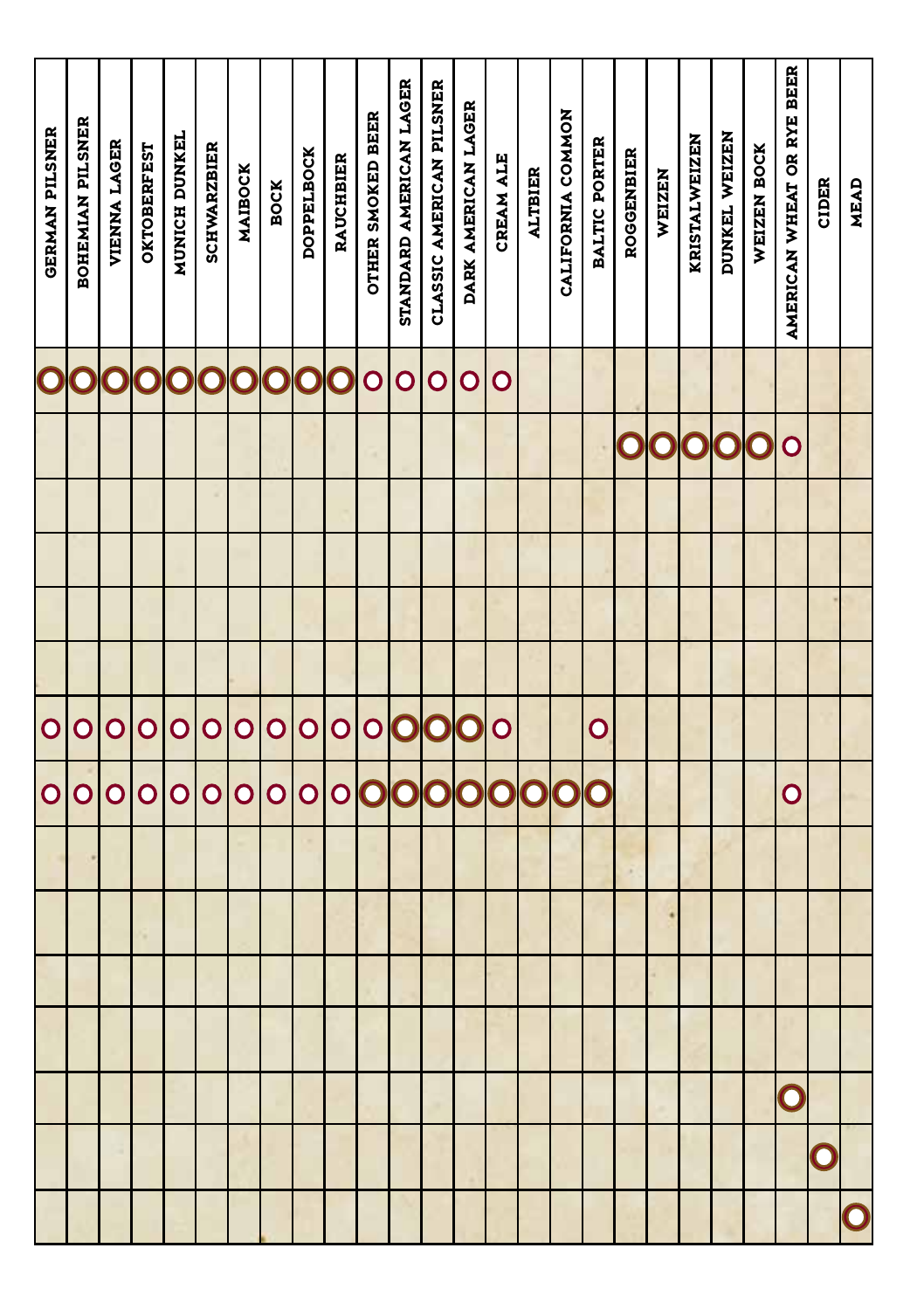# SELECTING THE RIGHT YEAST

Selecting the right yeast strain for the style of beer you are wishing to brew is critical. Each yeast strain will provide the beer with different flavor characteristics as well as body and clarity. Use the table below, as well as the yeast technical notes on the following pages, to ensure you select the best yeast for your chosen beer style.

| NAMES                          | FLOCCULATION | <b>ATTENUATION</b> | ALCOHOL TOLERANCE | RECOMMENDED TEMPERATURE RANGE |  |
|--------------------------------|--------------|--------------------|-------------------|-------------------------------|--|
| M76 Bavarian Lager             | 3            | 75-80%             | 8%                | 46-57°F (8-14°C)              |  |
| M <sub>20</sub> Bavarian Wheat | 2            | 70-75%             | 7.5%              | 64-86°F (18-30°C)             |  |
| M47 Belgian Abbey              | 4            | 73-77%             | 8%                | 64-77°F (18-25°C)             |  |
| M41 Belgian Ale                | 3            | 82-88%             | 12%               | 64-82°F (18-28°C)             |  |
| M31 Belgian Tripel             | 3            | 82-88%             | 10%               | 64-82°F (18-28°C)             |  |
| M21 Belgian Wit                | 2            | 70-75%             | 9%                | 64-77°F (18-25°C)             |  |
| M84 Bohemian Lager             | 4            | 72-76%             | 8%                | 50 - 59°F (10-15°C)           |  |
| M54 Californian Lager          | 4            | 77-82%             | 9%                | 64-68°F (18-20°C)             |  |
| M <sub>15</sub> Empire Ale     | 4            | 70-75%             | 8%                | 64-72°F (18-22°C)             |  |
| M29 French Saison              | 3            | 85-90%             | 12%               | 79-90°F (26-32°C)             |  |
| M36 Liberty Bell Ale           | 4            | 74-78%             | 9%                | 64-73°F (18-23°C)             |  |
| M42 New World<br>Strong Ale    | 5            | 77-82%             | 12%               | 61-73°F (16-22°C)             |  |
| M44 US West Coast              | 4            | 77-85%             | 10%               | 64-73°F (18-23°C)             |  |
| M02 Cider                      | 5            | 95-100%            | 12%               | 54-82°F (12-28°C)             |  |
| M05 Mead                       | 4            | 95-100%            | 18%               | 59-86°F (15-30°C)             |  |

- CRAFT SERIES --

| 22